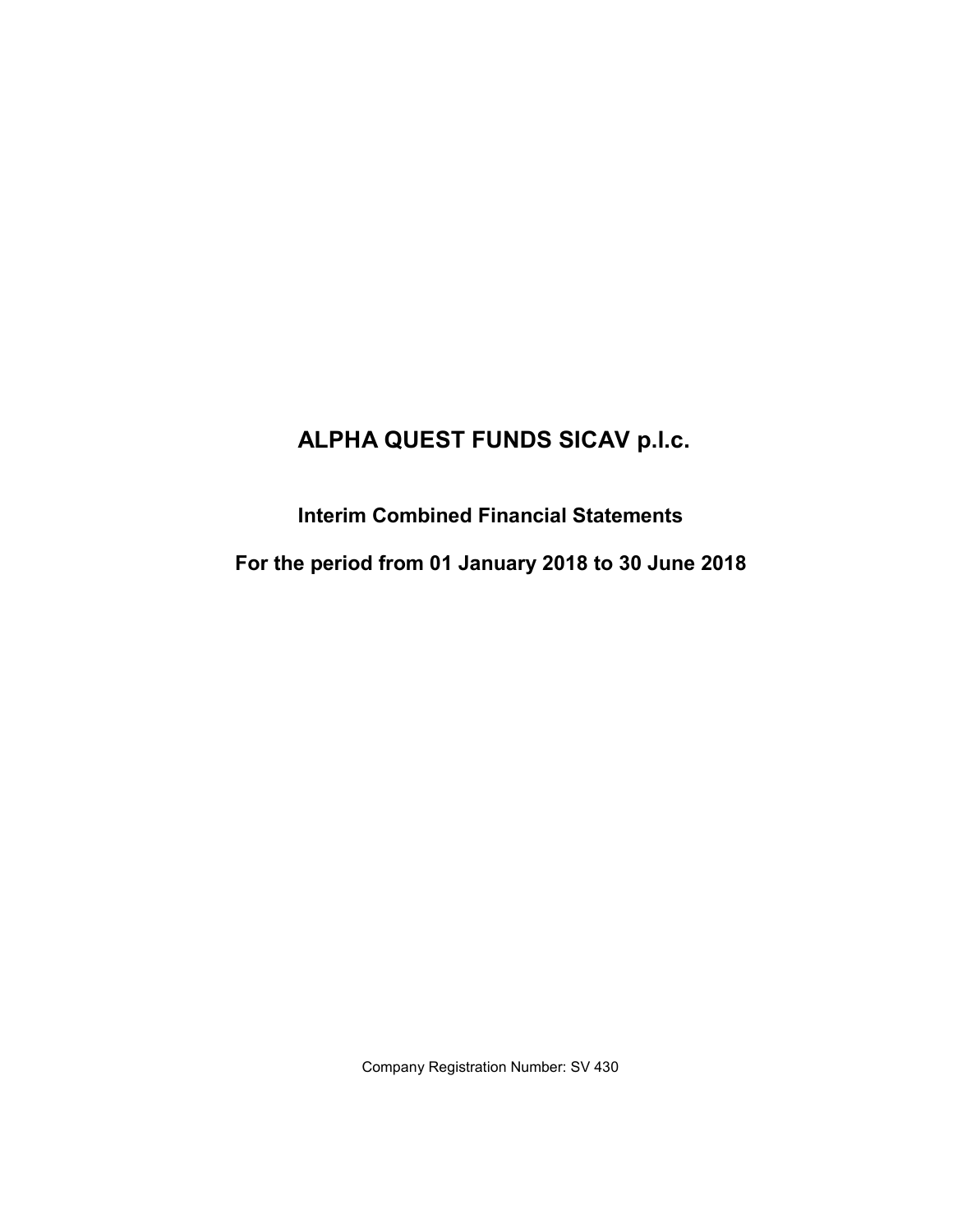## **CONTENTS**

|                                                                                           | Page           |
|-------------------------------------------------------------------------------------------|----------------|
| <b>ANNUAL REPORT</b>                                                                      |                |
| Directors, Officers and other information                                                 | 1              |
| <b>Interim Financial Statements:</b>                                                      |                |
| <b>Statement of Financial Position</b>                                                    | 2              |
| Statement of Comprehensive Income                                                         | 3              |
| Statement of Changes in Net Assets Attributable to<br><b>Holders of Redeemable Shares</b> | $\overline{4}$ |
| Statement of Changes in Equity                                                            | 5              |
| <b>Statement of Cash Flows</b>                                                            | 6              |
| Notes to the Financial Statements                                                         | 7              |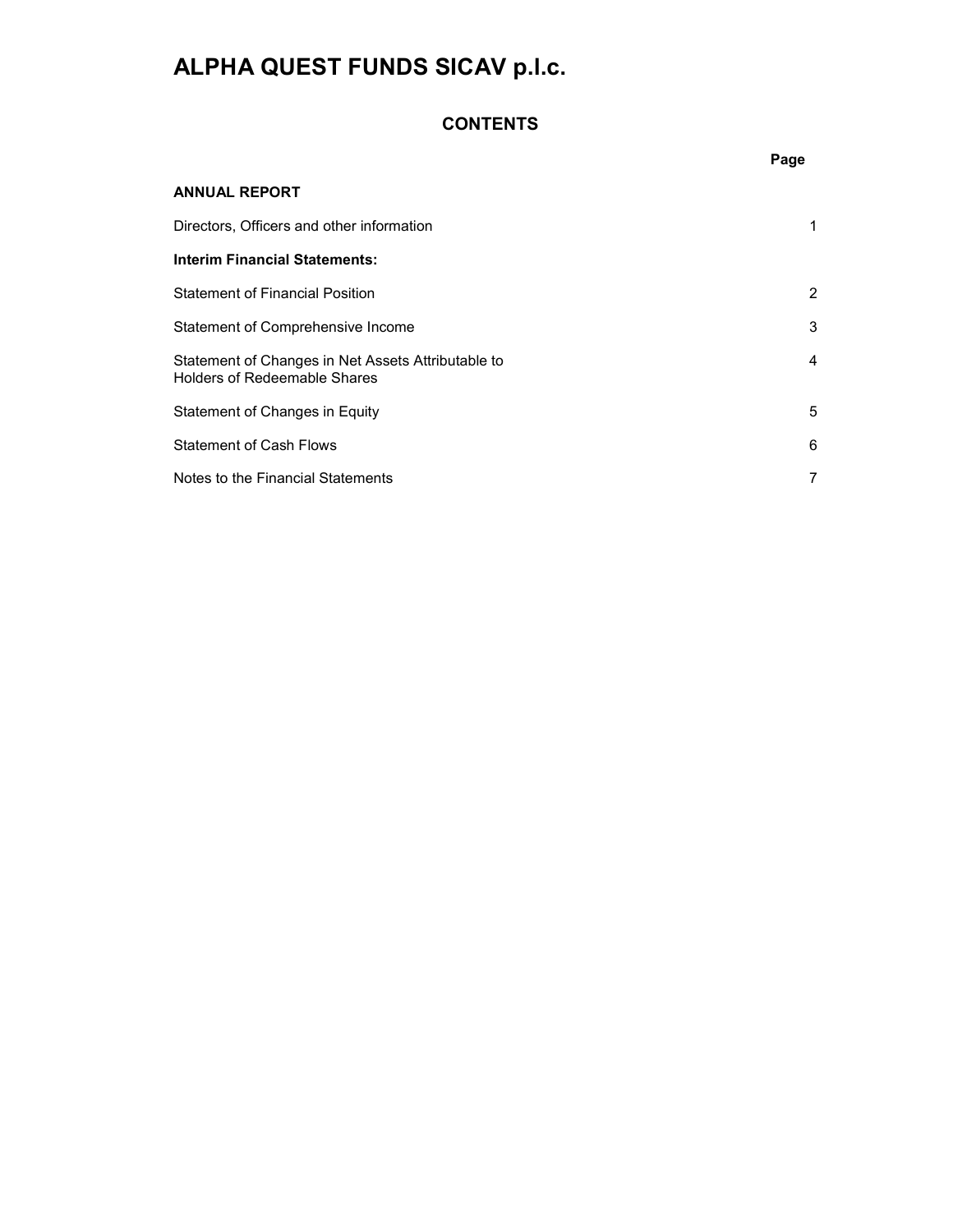## Directors, Officers and other information

| Directors                   | Dr. Frank Chetcuti Dimech<br>Mr. Joseph Xuereb<br>Mr. Michal Kosac (appointed on 11 September 2017)<br>Mr. Adrian Galea (resigned on 30 September 2017) |
|-----------------------------|---------------------------------------------------------------------------------------------------------------------------------------------------------|
| <b>Registered Office</b>    | Level 1<br><b>Blue Harbour Business Centre</b><br>Ta Xbiex Yacht Marina<br>Ta' Xbiex XBX 1027<br>Malta                                                  |
| Company Registration Number | SV430                                                                                                                                                   |
| Administrator and Registrar | Amicorp Fund Services Malta Limited<br>Level 1<br><b>Blue Harbour Business Centre</b><br>Ta' Xbiex Yacht Marina<br>Ta' Xbiex XBX 1027<br>Malta          |
| Company Secretary           | Amicorp Services Limited<br>Level 1<br><b>Blue Harbour Business Centre</b><br>Ta' Xbiex Yacht Marina<br>Ta' Xbiex XBX 1027<br>Malta                     |
| Investment Committee        | Mr. Joseph Xuereb<br>Mr. Michal Kosac (appointed on 11 September 2017)<br>Mr. Joseph Formosa<br>Mr. Mark L Zammit (resigned on 11 September 2017)       |
| Qustodian                   | Bank of Valletta p.l.c.<br><b>BOV Centre</b><br>Cannon Road<br>Santa Venera SVR9030<br>Malta                                                            |
| <b>Statutory Auditors</b>   | <b>KPMG</b><br>Portico Building<br>Marina Street<br>Pieta PTA 9044<br>Malta                                                                             |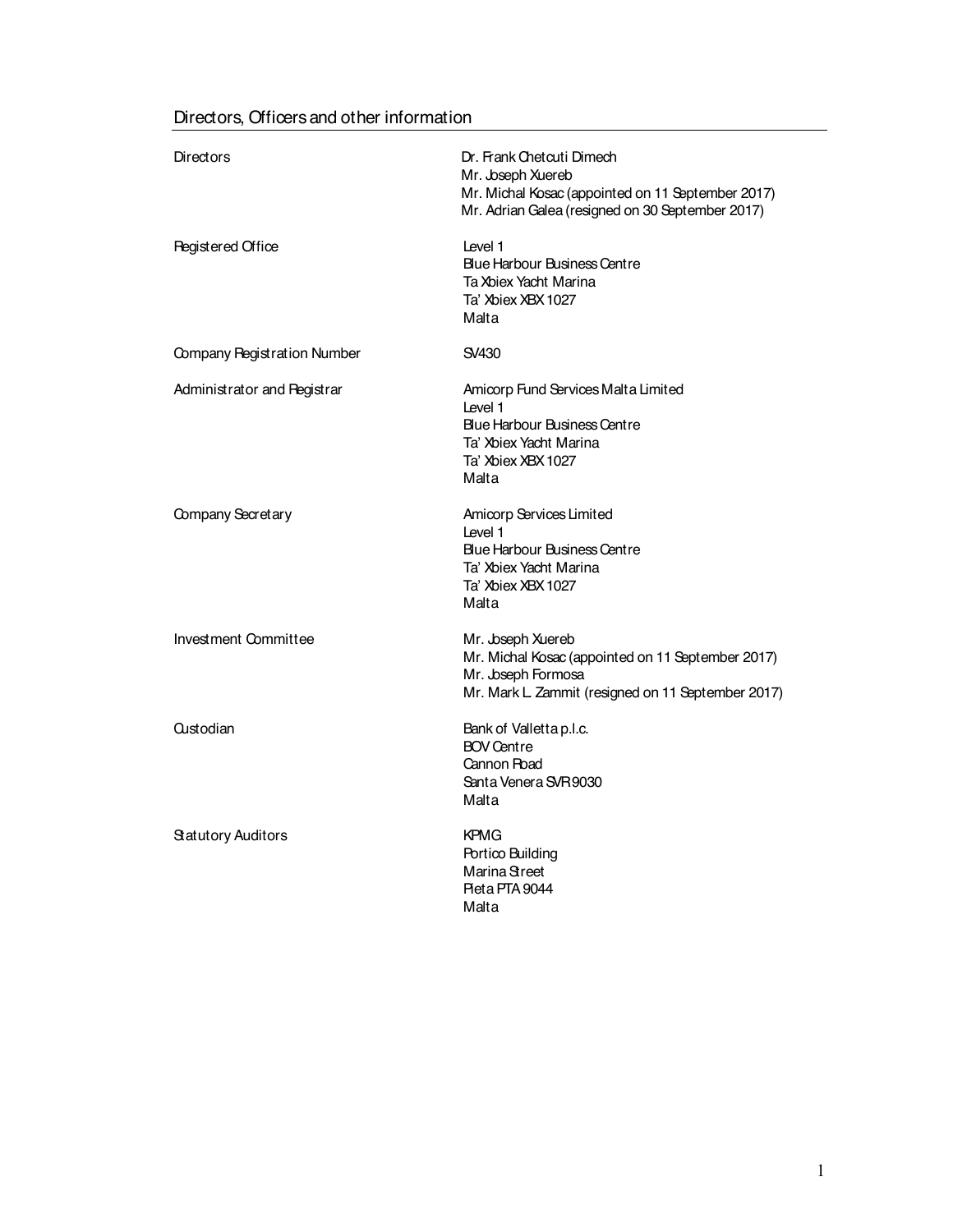### **Alpha Quest Funds SICAV p.l.c.**

**Statement of Financial Position**

**As at 30 June 2018**

|                                                       |                         |                 | <b>Alpha Quest</b><br><b>Funds SICAV</b> | <b>Balanced</b> | Alpha Quest Alpha Quest<br>Opportunity |
|-------------------------------------------------------|-------------------------|-----------------|------------------------------------------|-----------------|----------------------------------------|
|                                                       |                         | <b>Combined</b> | p.l.c.                                   | <b>Fund</b>     | <b>Fund</b>                            |
|                                                       |                         | 30.06.18        | 30.06.18                                 | 30.06.18        | 30.06.18                               |
|                                                       | <b>Note</b>             | <b>EUR</b>      | <b>EUR</b>                               | <b>EUR</b>      | <b>EUR</b>                             |
| <b>Assets</b>                                         |                         |                 |                                          |                 |                                        |
| <b>Current assets</b>                                 |                         |                 |                                          |                 |                                        |
| Cash and cash equivalents                             | 5                       | (1,502,242)     | 772,174                                  | (2,709,163)     | 434,747                                |
| Financial assets at fair value through profit or loss | 11                      | 13,387,569      |                                          | 6,690,404       | 6,697,165                              |
| Due from sub-funds                                    |                         | 2,578,287       | 2,191,021                                | 387,266         |                                        |
| Management and performance fee receivable             |                         | 893,369         | 893,369                                  |                 |                                        |
| <b>Restitution points</b>                             | 12                      | 66,507,678      |                                          | 49,949,091      | 16,558,587                             |
| Loan receivable                                       |                         | 1,154,601       |                                          | 1,154,601       |                                        |
| Interest receivable                                   |                         | 226,915         |                                          | 175,088         | 51,827                                 |
| Receivable from Government of Romania                 |                         | 6,054,111       | 6,054,111                                |                 |                                        |
| Receivable from "A" Class Shareholders                |                         | 454,396         | 454,396                                  |                 |                                        |
| <b>Total assets</b>                                   |                         | 89,754,684      | 10,365,071                               | 55,647,287      | 23,742,326                             |
| <b>Equity and Liabilities</b>                         |                         |                 |                                          |                 |                                        |
| <b>Share Capital and Reserves</b>                     |                         |                 |                                          |                 |                                        |
| Share capital                                         | 6                       | 1,100           | 1,100                                    |                 |                                        |
| <b>Total equity</b>                                   |                         | 1,100           | 1,100                                    |                 |                                        |
| <b>Current liabilities</b>                            |                         |                 |                                          |                 |                                        |
| Bonds issued and interest payable                     | 13                      | 39,466,459      |                                          | 39,466,459      |                                        |
| Administration fees payable                           | 14                      | 10,418          |                                          | 3,959           | 6,459                                  |
| Audit fees payable                                    |                         | 5,454           |                                          | 2,727           | 2,727                                  |
| Management fees payable                               | 14                      | 628,979         |                                          | 285,539         | 343,440                                |
| Performance fees payable                              | 14                      | 2,004,477       |                                          | 1,287,504       | 716,973                                |
| Other payables                                        | 14                      | 92,507          | 5,280                                    | 27,391          | 59,836                                 |
| Due to sub-funds                                      |                         | 10,745,957      | 10,358,691                               |                 | 387,266                                |
| Due to SICAV                                          |                         | 6,993,409       |                                          | 4,876,221       | 2,117,188                              |
| <b>Total liabilities</b>                              |                         | 59,947,660      | 10,363,971                               | 45,949,800      | 3,633,889                              |
| Net assets attributable to holders of redeemable      |                         |                 |                                          |                 |                                        |
| shares                                                | $\overline{\mathbf{7}}$ | 29,805,924      |                                          | 9,697,487       | 20,108,437                             |
| <b>Total Equity and Liabilities</b>                   |                         | 89,754,684      | 10,365,071                               | 55,647,287      | 23,742,326                             |

The accompanying notes are an integral part of these financial statements.

The financial statements on pages 12 to 30 were approved and authorised for issue by the Board of Directors on 25 September 2018 and were signed on its behalf by:

Director Director

Mr. Michal Kosac **Dr. Frank Chetcuti Dimech**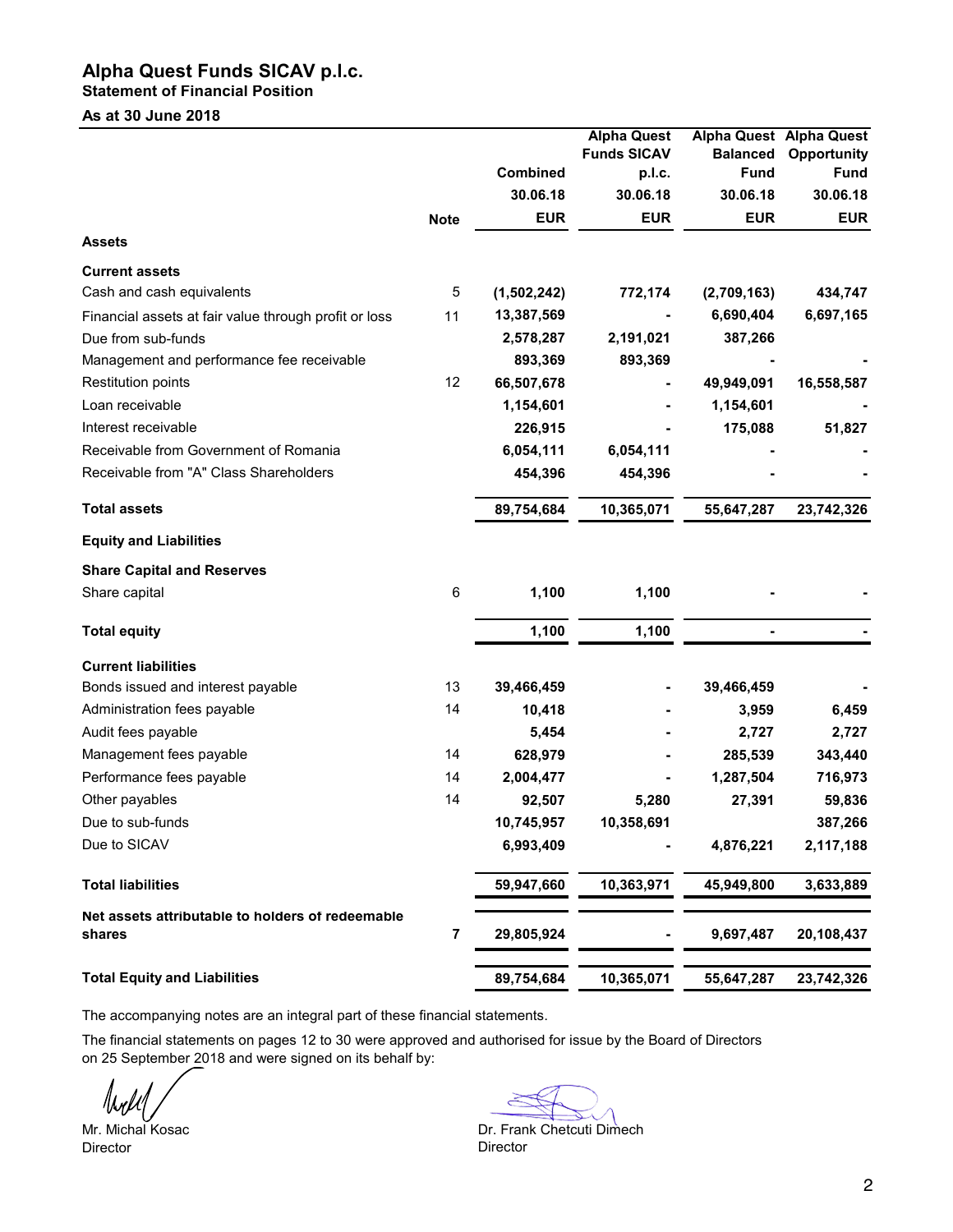### **Alpha Quest Funds SICAV p.l.c. Statement of Comprehensive Income**

### **For the period from 1 January 2018 to 30 June 2018**

|                                                 |             |                 | <b>Alpha Quest</b> | <b>Alpha Quest</b> | <b>Alpha Quest</b> |
|-------------------------------------------------|-------------|-----------------|--------------------|--------------------|--------------------|
|                                                 |             |                 | <b>Funds SICAV</b> | <b>Balanced</b>    | Opportunity        |
|                                                 |             | <b>Combined</b> | p.l.c.             | <b>Fund</b>        | <b>Fund</b>        |
|                                                 |             | 30.06.18        | 30.06.18           | 30.06.18           | 30.06.18           |
|                                                 | <b>Note</b> | <b>EUR</b>      | <b>EUR</b>         | <b>EUR</b>         | <b>EUR</b>         |
| Income                                          |             |                 |                    |                    |                    |
| Net gains/(losses) on financial assets at fair  |             |                 |                    |                    |                    |
| value through profit or loss                    |             | 691,285         |                    | (83, 327)          | 774,612            |
| Net gains on restitution points                 |             | 4,848,172       |                    | 3,506,715          | 1,341,457          |
| Net loss on foreign exchange                    |             | 369,737         |                    | 657,979            | (288, 242)         |
| Interest income                                 | 15          | 58,047          |                    | 55,680             | 2,367              |
| Income from management and performance          |             |                 |                    |                    |                    |
| fees                                            | 14          |                 |                    |                    |                    |
| Net investment income                           |             | 5,967,241       |                    | 4,137,047          | 1,830,194          |
| <b>Expenditure</b>                              |             |                 |                    |                    |                    |
| Administration fees                             | 14          | (13,918)        |                    | (6,959)            | (6,959)            |
| Audit fees                                      |             | (27, 318)       |                    | (13, 659)          | (13, 659)          |
| Directors and investment committee fees         | 8           | (14, 876)       |                    | (7, 438)           | (7, 438)           |
| Performance fees                                | 14          | (1, 498, 588)   |                    | (1, 141, 805)      | (356, 783)         |
| Professional fees                               |             | (66, 858)       |                    | (8, 429)           | (58, 429)          |
| Management fees                                 | 14          | (320, 439)      |                    | (173, 427)         | (147, 012)         |
| Interest expense                                | 16          | (939, 337)      |                    | (939, 337)         |                    |
| Other operating expenses                        | 17          | (611, 414)      |                    | (465, 214)         | (146, 200)         |
| <b>Total operating expenses</b>                 |             | (3, 492, 748)   |                    | (2,756,268)        | (736, 480)         |
| Profit for the period                           |             |                 |                    |                    |                    |
| Net increase/(decrease) in net assets           |             |                 |                    |                    |                    |
| attributable to holders of redeemable<br>shares |             | 2,474,493       |                    | 1,380,779          | 1,093,714          |
|                                                 |             |                 |                    |                    |                    |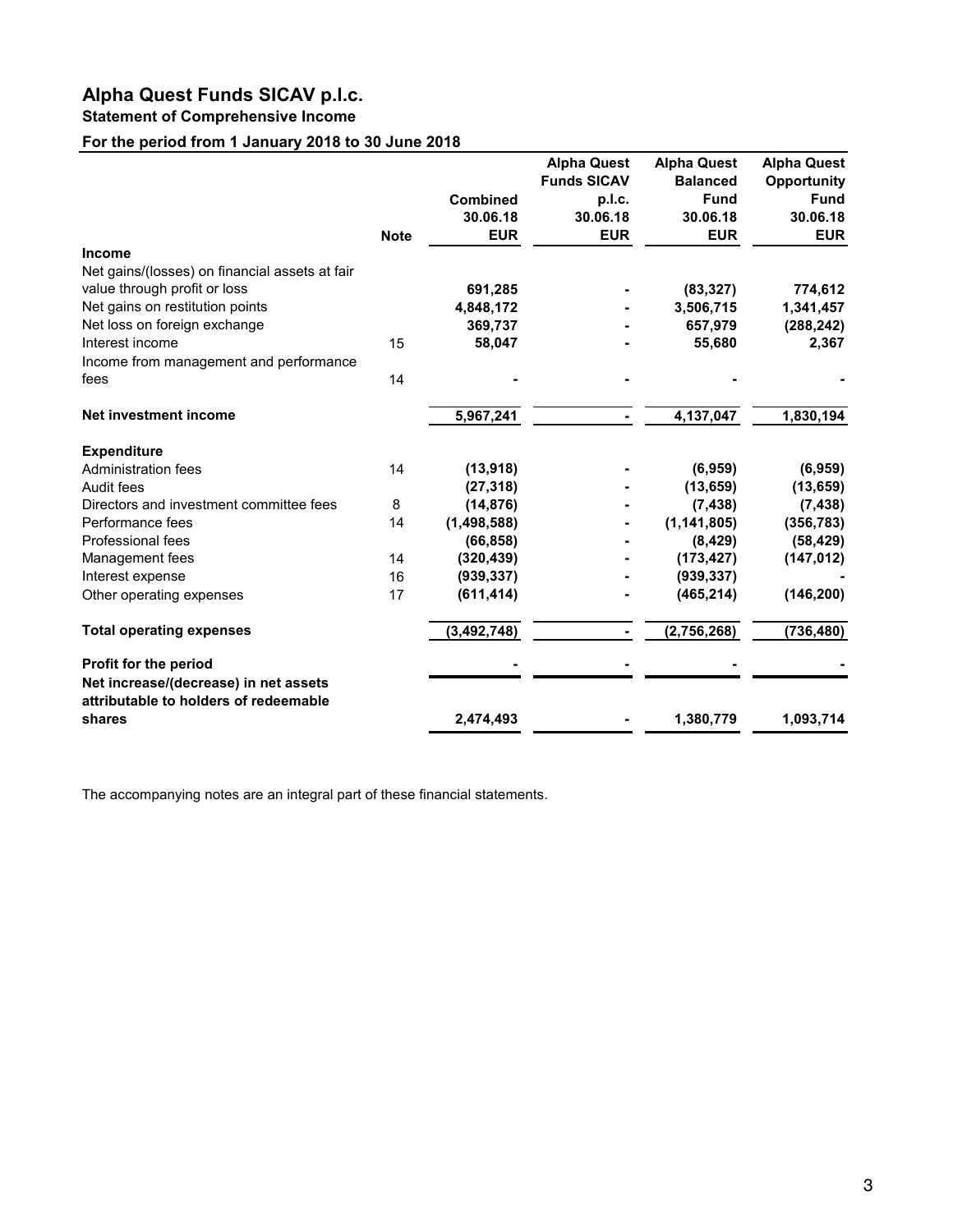## **Alpha Quest Funds SICAV p.l.c.**

### **Statement of Changes in Net Assets Attributable to Holders of Redeemable Shares**

### **For the period from 1 January 2018 to 30 June 2018**

|                                                                   |                      | <b>Alpha Quest</b> |
|-------------------------------------------------------------------|----------------------|--------------------|
|                                                                   | <b>Alpha Quest</b>   | <b>Opportunity</b> |
|                                                                   | <b>Balanced Fund</b> | <b>Fund</b>        |
|                                                                   | 30.06.18             | 30.06.18           |
|                                                                   | <b>EUR</b>           | <b>EUR</b>         |
| Net assets as at the beginning of the period attributable to      |                      |                    |
| holders of redeemable shares                                      | 8,316,708            | 24,173,884         |
| Issue of redeemable shares during the period                      |                      | 638,952            |
| Redemption of redeemable shares during the period                 |                      | (5,798,113)        |
| Transactions with holders of redeemable shares                    |                      | (5,159,161)        |
| (Decrease)/increase in net assets attributable to holders of      |                      |                    |
| redeemable shares                                                 | 1,380,779            | 1,093,714          |
| Net assets as at the end of the period attributable to holders of |                      |                    |
| redeemable shares                                                 | 9,697,487            | 20,108,437         |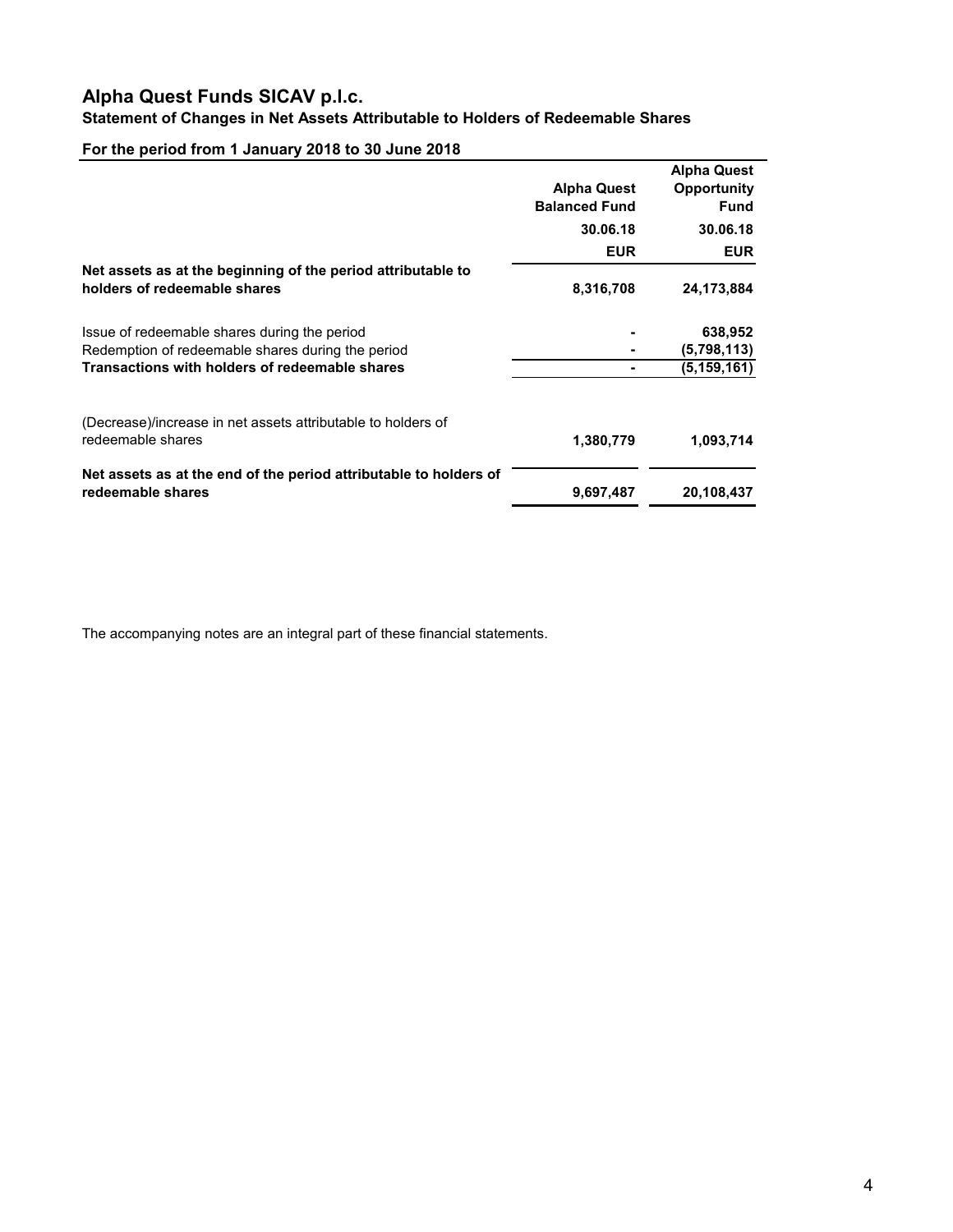## **Alpha Quest Funds SICAV p.l.c. Statement of Changes in Equity**

## **For the period from 1 January 2018 to 30 June 2018**

|                                           |                      | <b>Retained</b> |            |
|-------------------------------------------|----------------------|-----------------|------------|
|                                           | <b>Share Capital</b> | earnings        | Total      |
|                                           | 30.06.18             | 30.06.18        | 30.06.18   |
|                                           | <b>EUR</b>           | <b>EUR</b>      | <b>EUR</b> |
| Balance as at the beginning of the period | 1,100                |                 | 1,100      |
| <b>Transaction with owners</b>            |                      |                 |            |
| Issue of share capital                    |                      |                 |            |
| <b>Comprehensive income</b>               |                      |                 |            |
| Profit for the period                     |                      |                 |            |
| Dividends declared                        |                      |                 |            |
| Balance as at the end of the period       | 1,100                |                 | 1,100      |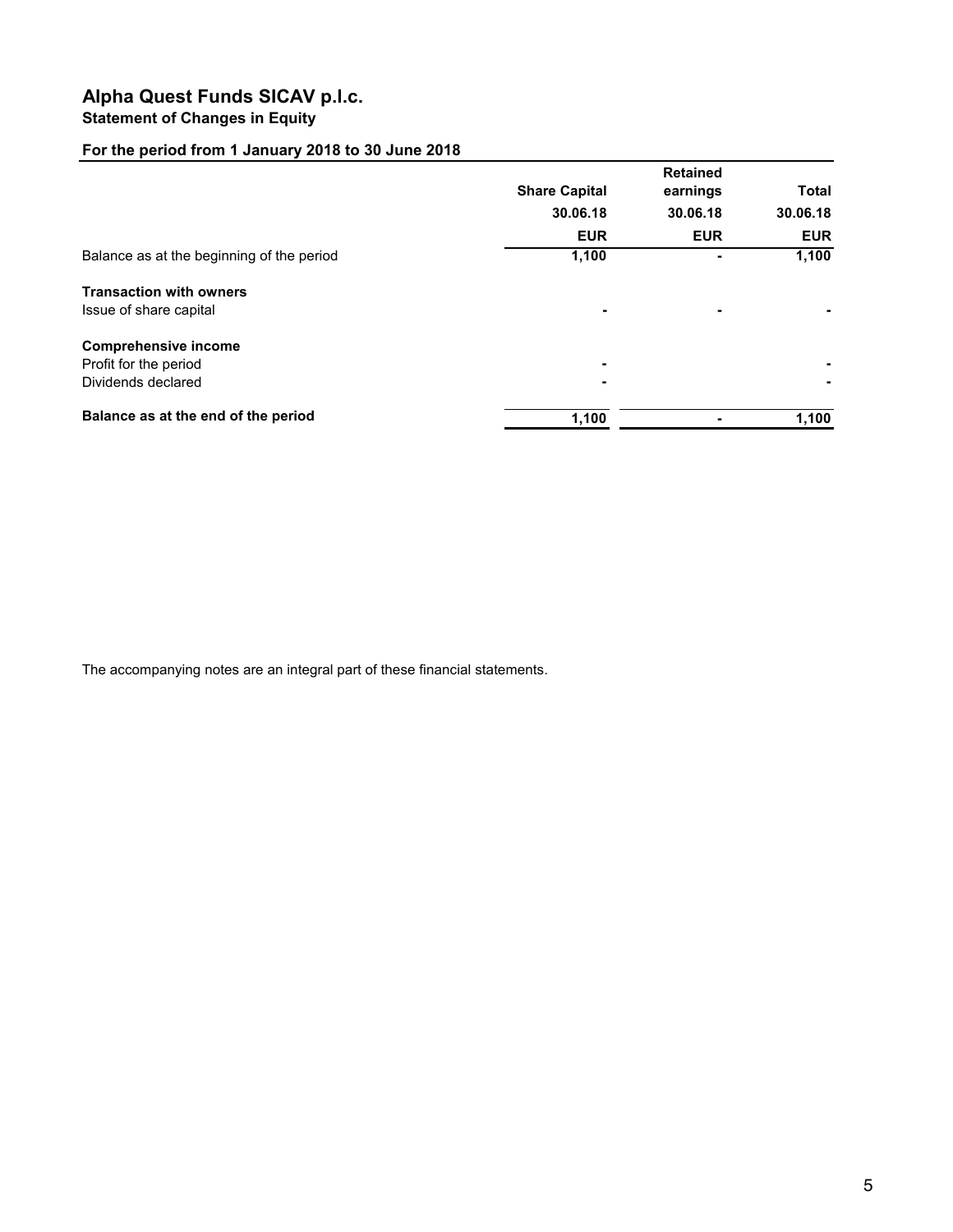## **Alpha Quest Funds SICAV p.l.c. Statement of Cash Flows**

**For the period from 1 January 2018 to 30 June 2018**

| <b>Cash flows from operating activities</b>                                                          | <b>Combined</b><br>06.30.18<br><b>EUR</b> | <b>Alpha Quest</b><br><b>Funds SICAV</b><br>p.l.c.<br>06.30.18<br><b>EUR</b> | <b>Alpha Quest</b><br><b>Balanced</b><br><b>Fund</b><br>06.30.18<br><b>EUR</b> | <b>Alpha Quest</b><br>Opportunity<br><b>Fund</b><br>06.30.18<br><b>EUR</b> |
|------------------------------------------------------------------------------------------------------|-------------------------------------------|------------------------------------------------------------------------------|--------------------------------------------------------------------------------|----------------------------------------------------------------------------|
|                                                                                                      |                                           |                                                                              |                                                                                |                                                                            |
| Operating expenses paid                                                                              | (887, 995)                                |                                                                              | (563, 299)                                                                     | (324, 696)                                                                 |
| Performance fee and management fee received<br>from sub-funds                                        |                                           |                                                                              |                                                                                |                                                                            |
| Interest received                                                                                    |                                           |                                                                              |                                                                                |                                                                            |
| Received from SICAV                                                                                  | 472,053                                   |                                                                              |                                                                                | 472,053                                                                    |
| Paid for other sub fund & SICAV                                                                      |                                           |                                                                              |                                                                                |                                                                            |
| Purchase of investments                                                                              | (32,046,462)                              |                                                                              | (14, 873, 005)                                                                 | (17, 173, 457)                                                             |
| Sale of investments                                                                                  | 12,308,204                                |                                                                              | 3,857,551                                                                      | 8,450,653                                                                  |
| Net cash (outflows)/inflows from operating<br>activities                                             | (20, 154, 200)                            |                                                                              | (11, 578, 753)                                                                 | (8, 575, 447)                                                              |
| <b>Cash flows from financing activities</b><br>Issue of share capital                                |                                           |                                                                              |                                                                                |                                                                            |
| Redemption paid                                                                                      |                                           |                                                                              |                                                                                | (5,750,588)                                                                |
| Proceeds from issue of bonds                                                                         | 7,839,149                                 |                                                                              | 7,839,149                                                                      |                                                                            |
| Loan Issued                                                                                          |                                           |                                                                              | (1, 153, 113)                                                                  |                                                                            |
| Interest paid                                                                                        | (12, 590)                                 |                                                                              | (12, 590)                                                                      |                                                                            |
| Amounts received on subscription of shares<br>Dividend paid                                          | 1,531,436                                 |                                                                              | 940,169                                                                        | 591,267                                                                    |
| Net cash inflows from financing activities                                                           | 9,357,995                                 |                                                                              | 7,613,615                                                                      | (5, 159, 321)                                                              |
| Net increase in cash and cash equivalents                                                            | (17,699,906)                              |                                                                              | (3,965,138)                                                                    | (13,734,768)                                                               |
| Cash and cash equivalents at beginning of period<br>Effect of exchange rate fluctuations in cash and | 16,129,453                                | 772,174                                                                      | 1,221,304                                                                      | 14,135,975                                                                 |
| cash equivalents                                                                                     | 68,211                                    |                                                                              | 34,671                                                                         | 33,540                                                                     |
| Cash and cash equivalents at end of period                                                           | (1,502,242)                               | 772,174                                                                      | (2,709,163)                                                                    | 434,747                                                                    |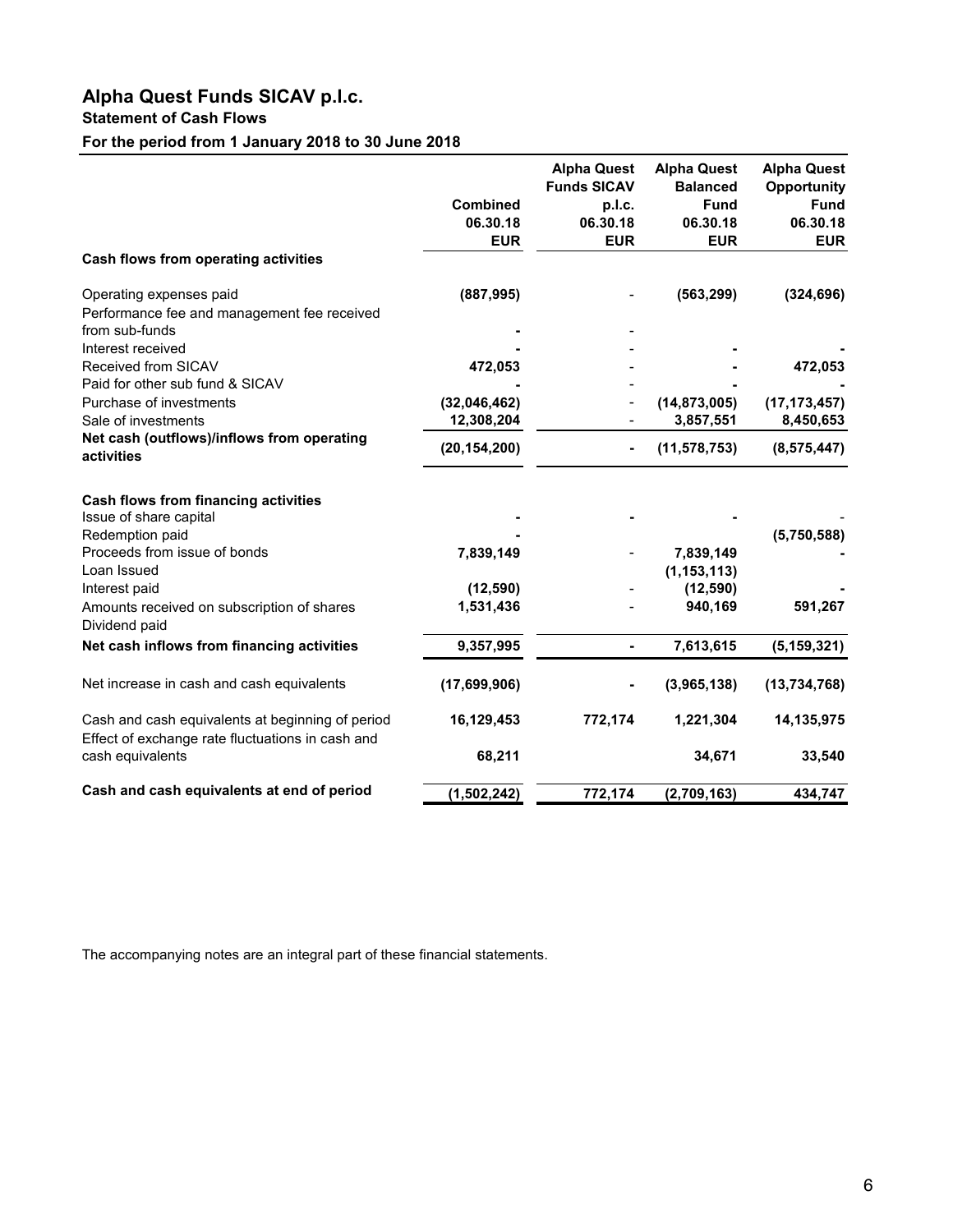## Notes to the interim financial statements For the period from 1 January 2018 to 30 June 2018

#### **1 Reporting entity**

Alpha Quest Funds SICAV p.l.c. (the "Company") is organized under the laws of Malta as an investment company with variable share capital (SICAV) incorporated in accordance with the terms of the Companies Act, 1995 (Chapter 386, Laws of Malta) on 28 November 2016, with registration number SV430. The Company is licensed and regulated by the Malta Financial Services Authority ("MFSA") under the Investment Services Act (Chapter 370, Laws of Malta) as a Professional Investor Fund which targets Qualifying Investors as set out in the relevant Offering Supplement.

As at reporting date, the Company has constituted two sub-funds, the Alpha Quest Balanced Fund and the Alpha Quest Opportunity Fund (the "Sub-funds"), which were both licensed on 30 November 2016. The Sub-funds are not separate legal entities. During the period Alpha Quest Balanced Fund has issued bond which is listed on Prague Stock Exchange.

Collectively, the Company and the Sub-funds are referred to as the "Fund".

#### **2 Basis of preparation**

#### **2.1 Statement of compliance**

These financial statements have been prepared and presented in accordance with International Financial Reporting Standards ("IFRS") as adopted by the European Union ("EU") (the "applicable framework"). All references in these financial statements to IAS, IFRS or SIC/IFRIC interpretations refer to those adopted by the EU.

The first financial period-end of the Company in accordance with the terms of the Companies Act, 1995 (Chapter 386, Laws of Malta) is 31 December 2017.

Financial information of the Sub-funds is reported along with financial information of the Company in form of financial statements. "Combined" means that financial information of the Company and each Sub-fund stated separately is added together in another column of the combined financial statements and all intra-fund transactions and balances are not eliminated.

#### **2.2 Basis of measurement**

The financial statements have been prepared on the historical cost basis, except for financial instruments at fair value through profit or loss, which are measured at their fair value.

#### **2.3 New standards and interpretations**

A number of new standards, amendments to standards and interpretations have not yet become effective or have not yet been adopted by the EU for beginning of current reporting period and have thus not been applied in the preparation of these financial statements:

*IFRS 9 – Financial Instruments* (effective for accounting period beginning on or after 1 January 2018, to be applied retrospectively) issued in November 2009 contains new requirements regarding the classification and the measurement of financial assets. An amendment from October 2010 contains new requirements regarding the classification and the measurement of financial liabilities and derecognition. An amendment from November 2013 contains a new hedge accounting model. The final version of the standard was issued in June 2014. The key requirements are summarised below:

- In line with the IFRS 9 requirements regarding the classification and measurement, all recognised financial assets that currently fall under IAS 39 *Financial Instruments: Recognition and Measurement* will be subsequently measured either at amortised cost or at fair value. Specifically:
	- A debt instrument that is (i) held within a business model whose objective is to collect contractual cash flows, and (ii) that has contractual cash flows that are solely payments of principal and interest on the principal amount outstanding, must be measured at amortised book value (less any impairments), unless the asset is designated at fair value through profit or loss (FVTPL) under the fair value option.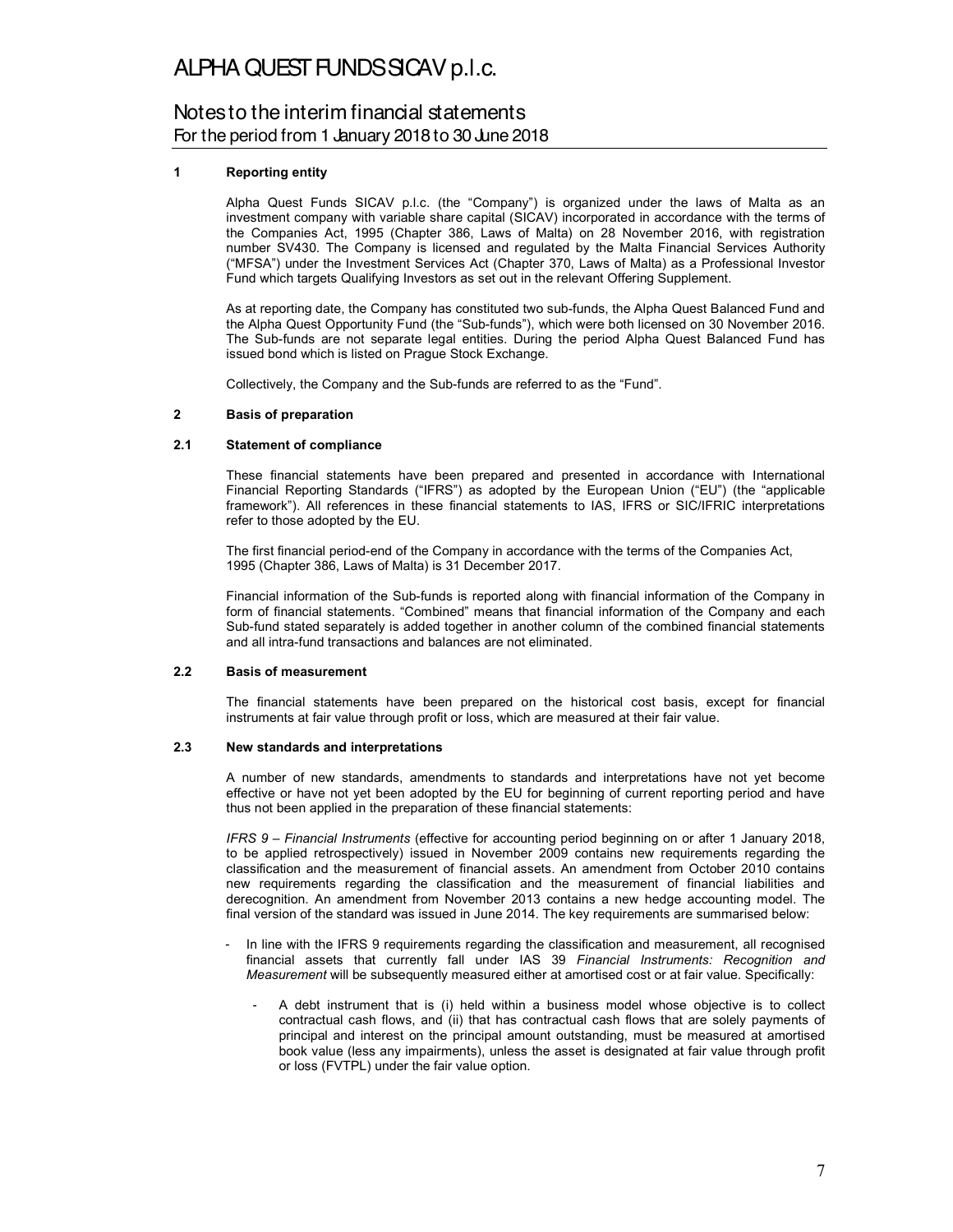### Notes to the interim financial statements For the period from 1 January 2018 to 30 June 2018

#### **2 Basis of preparation (Continued)**

#### **2.3 New standards and interpretations (Continued)**

- A debt instrument that is (i) held within a business model whose objective is achieved by both collecting contractual cash flows and selling financial assets and (ii) whose contractual terms of the financial asset on specified dates give rise to cash flows that are solely payments of principal and interest on the principal amount outstanding, must be measured at fair value through other comprehensive income (FVTOCI) unless the asset is designated at FVTPL under the fair value option.
- All other debt instruments must be measured at fair value through profit or loss.
- Impairment requirements are based on the expected credit losses model (ECL), which replaces the incurred losses model under IAS 39.

The Fund has adopted IFRS 9 in the statutory financial statements for the reporting year beginning on 1 January 2018. The Directors assess that no significant impact is expected on the financial statements of the Fund as a result of adopting IFRS 9.

#### **2.4 Functional and presentation currency**

The financial statements are presented in Euro (EUR), which is the functional currency of the Company, rounded to the nearest unit.

#### **2.5 Use of assumptions, estimates and judgements**

The preparation of financial statements in conformity with IFRS requires the directors to make judgments, estimates and assumptions that affect both the application of accounting policies and the reported amounts of assets, liabilities, income and expenses. Actual results may differ from these estimates.

Estimates and underlying assumptions are reviewed on an on-going basis. Revisions to accounting estimates are recognised in the period in which the estimate was revised if the revision affects only that period or in the period of the revision and future periods if the revision affects both current and future periods.

In the opinion of the Directors, the accounting estimates and judgements made in the course of preparing these financial statements are not difficult to reach, subjective or complex to a degree which would warrant their description as critical in terms of the requirements of IAS 1 *Presentation of Financial Statements*.

#### **3 Significant accounting policies**

The accounting policies set out below have been applied consistently throughout the period.

#### **3.1 Foreign currency transactions**

Transactions in foreign currencies are translated to the functional currency at the spot exchange rate at the date of the transaction. Monetary assets and liabilities denominated in foreign currencies at the reporting date are retranslated to the functional currency at the spot exchange rate at that date. Nonmonetary assets and liabilities denominated in foreign currency that are measured at fair value are retranslated to the functional currency at the spot exchange rate at the date that the fair value was determined. Foreign currency differences arising on retranslation are recognised in the Statement of comprehensive income.

#### **3.2 Interest income and interest expense**

Interest income comprises interest income on debt instruments. Interest income is recognized as it accrues in profit or loss, using the effective interest method. Interest expense comprises interest expense on borrowings.

#### **3.3 Fees and commission expenses**

Fees and commission expenses are recognised in the statement of comprehensive income as the related services are performed.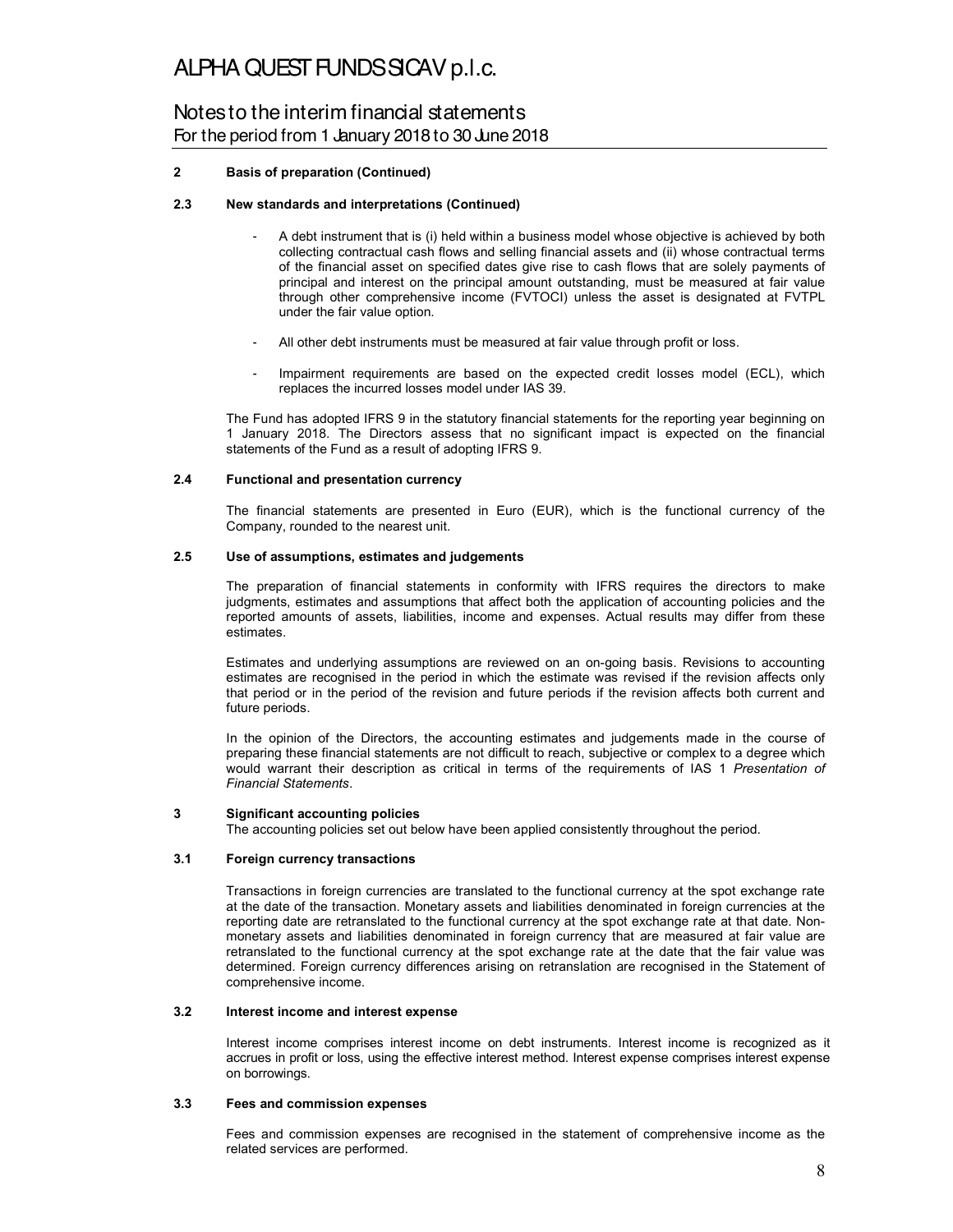## Notes to the interim financial statements For the period from 1 January 2018 to 30 June 2018

#### **3 Significant accounting policies (Continued)**

#### **3.4 Restitution points**

Investments in restitution points are measured initially at cost. For subsequent measurement on each valuation date, the discounted value approach was used as this was deemed to be the only applicable approach given the characteristics of the assets and the sub-fund's intention to enjoy the economic benefits from the assets by way of redeeming them through forward claims against the Romanian State which will be compensated in cash, over the next five years in equal tranches of 20% of the total number of points it owns. To estimate the discounted value of the assets, the discounted cash flow method was applied. To derive the present value of the cash flows arising from the compensation of the points, it was considered that the appropriate discount rate should be the effective interest rate.

#### **3.5 Financial instruments**

#### *3.5.1 Non-derivative financial assets*

The Fund recognises a financial asset or a financial liability when, and only when, it becomes a party to the contractual provisions of the instrument. Purchases or sales of financial assets that require delivery of assets within the time frame generally established by regulation or convention in the marketplace are recognised on the trade date, i.e., the date that the Fund commits to purchase or sell the asset. Other financial assets and financial liabilities are recognised on the date on which they are originated.

Financial assets and financial liabilities at fair value through profit or loss are initially recognized at fair value, with transaction costs recognized in profit or loss. Financial assets or financial liabilities not at fair value through profit or loss are initially recognised at fair value plus transaction costs that are directly attributable to their acquisition or issue.

Financial assets and financial liabilities are offset and the net amount presented in the Statement of Financial Position when the Fund has a current legal enforceable right to set off the recognised amounts and intends to settle on a net basis or to realise the asset and settle the liability simultaneously.

#### *Derecognition*

A financial asset (or, where applicable a part of a financial asset) is derecognized where:

- The rights to receive cash flows from the asset have expired; or
- The Fund has transferred its rights to receive cash flows from the asset or has assumed an obligation to pay the received cash flows in full without material delay to a third party under a 'pass-through' arrangement; and
- Either (a) the Fund has transferred substantially all the risks and rewards of the asset, or (b) the Fund has neither transferred nor retained substantially all the risks and rewards of the asset, but has transferred control of the asset.

The Fund derecognizes a financial liability when the obligation under the liability is discharged, cancelled or expires.

#### *Classification*

The Fund classifies its financial assets and financial liabilities as mentioned below in accordance with IAS 39.

Financial assets at fair value through profit or loss:

• Designated at fair value through profit or loss upon initial recognition – debt instruments and mutual funds

Financial assets at amortised cost:

Cash and cash equivalents and receivables.

Cash and cash equivalents comprise cash at bank with a contractual maturity of three months or less.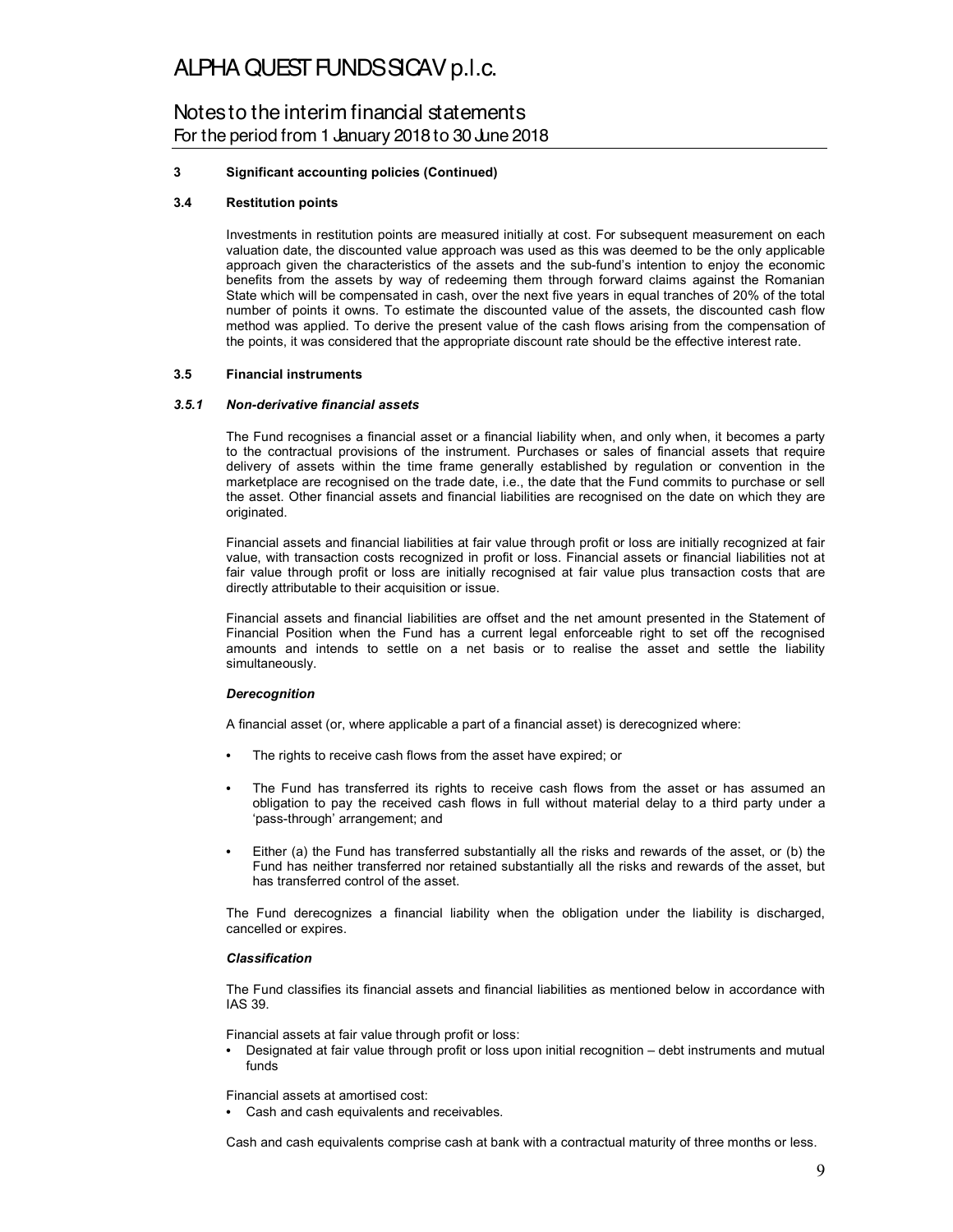## Notes to the interim financial statements For the period from 1 January 2018 to 30 June 2018

#### **3 Significant accounting policies (Continued)**

#### **3.5 Financial instruments (Continued)**

#### *3.5.1 Non-derivative financial assets (Continued)*

Financial liabilities at amortised cost:

- Bond issued
- Other liabilities other payables.

#### *3.5.2 Non-derivative financial liabilities*

The Fund initially recognises debt securities issued and subordinated liabilities on the date that they originated. All other financial liabilities (including liabilities designated at fair value through profit or loss) are recognised initially on the trade date at which the Company becomes a party to the contractual provisions of the instrument.

The Fund derecognises a financial liability when its contractual obligations are discharged or cancelled or expire.

#### **3.6 Net gain/loss from financial instruments at fair value through profit or loss**

Net gain/loss from financial instruments at fair value through profit or loss includes all realised and unrealised fair value changes and foreign exchange differences, but excludes interest and dividend income.

Net realised gain/loss from financial instruments at fair value through profit or loss is calculated using the average cost method.

#### **3.7 Redeemable shares**

The Fund classifies financial instruments issued as financial liabilities or equity instruments in accordance with the substance of the contractual terms of the instruments. The Sub-funds issue redeemable shares on every dealing day defined as 31 December of each year, which are redeemable at the holder's option on every dealing day as defined above. Such shares are classified as financial liabilities. Redeemable shares can be put back to the Sub-funds at any time for cash equal to a proportionate share of the Sub-funds' net asset value attributable to the share class. The redeemable shares are carried at the redemption amount that is payable at the statement of financial position date if the holder exercises the right to put the share back to the Sub-funds.

Redeemable shares are issued and redeemed at the holder's option at prices based on the Subfunds' net asset value per share at the time of issue or redemption. The Sub-funds' net asset value per share is calculated by dividing the net assets attributable to the holders of each redeemable share with the total number of outstanding redeemable shares. In accordance with the provisions of the Sub-funds' regulations, investment positions are valued annually on 31 December based on the latest available dealing price for the purpose of determining the net asset value per share for subscriptions and redemptions.

#### **3.8 Taxation**

In terms of current Maltese fiscal legislation, collective investment schemes are classified as either `prescribed' or `non-prescribed' funds for income tax purposes. A collective investment scheme which declares that the value of its assets situated in Malta is less than eighty-five per cent of the value of its total assets is treated as a non-prescribed fund. On this basis, the Company qualifies as a non-prescribed fund for Maltese income tax purposes.

Accordingly, the Company should not be subject to Maltese income tax in respect of the income or gain derived by it, except in respect of any income from immovable property situated in Malta, if any. Capital gains, dividends, interest and any other income from foreign investments held by the Company may nonetheless be subject to tax imposed by the country of origin concerned and any such taxes may not be recoverable by the Company or by the members under Maltese domestic tax law. The sub-funds are not a legal personality, so taxation is applied on the Company, which includes also the sub-funds.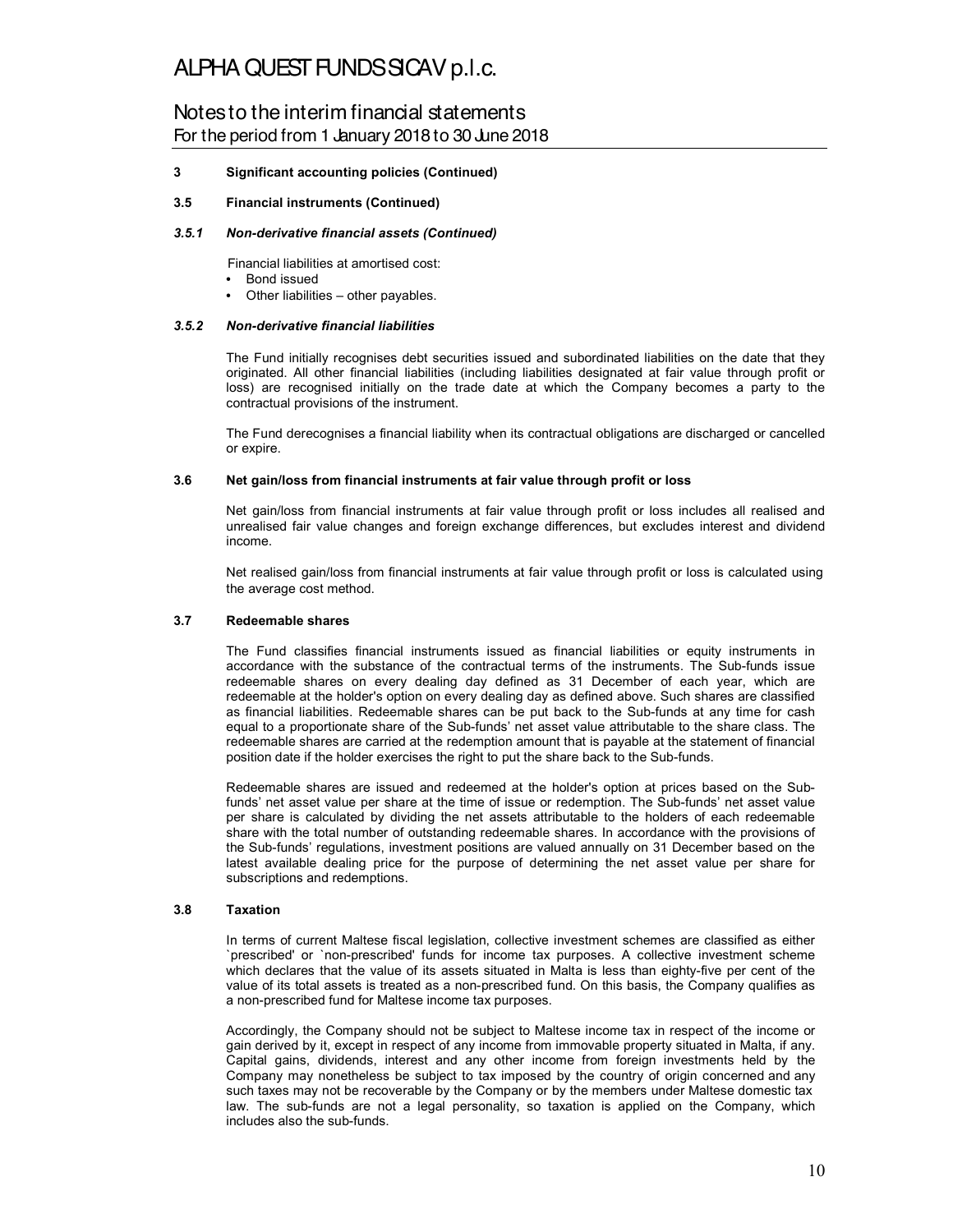## Notes to the interim financial statements For the period from 1 January 2018 to 30 June 2018

#### **3 Significant accounting policies (Continued)**

#### **3.8 Taxation (Continued)**

#### *Members resident in Malta*

Capital gains realised by Maltese resident investors on the redemption, liquidation or cancellation of units may be subject to a 15% withholding tax. However, the Maltese resident investors may request the Company not to effect the deduction of the said 15% withholding tax in which case the investor would be required to declare the gains in his income tax return and will be subject to tax at the normal rates of taxes.

#### *Members not resident in Malta*

Any gains accruing to members not resident in Malta upon the transfer of shares (including a redemption) or upon a distribution on a winding-up of the Company should not be subject to tax in Malta subject to certain conditions being satisfied.

The transfer of shares (including a redemption) and any distribution on a winding-up of the Company may result in a tax liability for the non-Maltese members according to the tax regime applicable in their respective countries of incorporation, establishment, residence, citizenship, nationality, domicile, or other relevant jurisdiction.

#### **4 Format of the financial statements**

In terms of Section 3(3) of the Third Schedule of the Companies Act, 1995 (Chapter 386, Laws of Malta) the layout, nomenclature and terminology of the items in these unaudited financial statements were adapted to the special nature of the Company. The profit and loss is referred to as the Statement of Comprehensive Income.

#### **5 Cash and cash equivalents**

Cash and cash equivalents as disclosed in the Statement of Cash Flows comprise cash at bank as follows:

| In EUR                        | 30.06.2018  | 31.12.2017 |
|-------------------------------|-------------|------------|
| Alpha Quest Fund SICAV p.l.c. | 772.174     | 772.174    |
| Alpha Quest Balanced Fund     | (2.709.163) | 1.221.304  |
| Alpha Quest Opportunity Fund  | 434.737     | 14.135.975 |

#### **6 Share capital**

The Company's share capital is represented by the Founder Shares. The Founder shares were issued at EUR 1 each and carry the right to one vote each and shall be the only share classes in the Company carrying voting rights.

As at period end, the Company had EUR 1,100 issued share capital comprising of 1,100 fully paid-up shares being subsribed as follows:

|  | Joseph Xuereb | 1,000 Voting Founder shares. |
|--|---------------|------------------------------|
|--|---------------|------------------------------|

- Fraternity Capital 50 'A' Ordinary shares<br>
Ovidiu Fer. 50 'A' Ordinary share
- 50 'A' Ordinary shares

#### **7 Redeemable shares**

Redeemable shares outstanding are represented by "Investor Shares" issued for each of the Subfunds separately. The Investor shares do not carry any voting rights.

The maximum number of authorised investor shares of the Fund is five billion (5,000,000,000) shares without any nominal value assigned to them, which may be issued as shares of any class representing the Sub-funds.

The Redeemable shares of the Sub-funds as at 30 June 2018 are as follows:

| Name of Sub Fund             | No. of Shares | Redeemable shares value |
|------------------------------|---------------|-------------------------|
| Alpha Quest Balanced Fund    | 8.067.0303    | 9.697.487               |
| Alpha Quest Opportunity Fund | 16.129.5596   | 20.108.437              |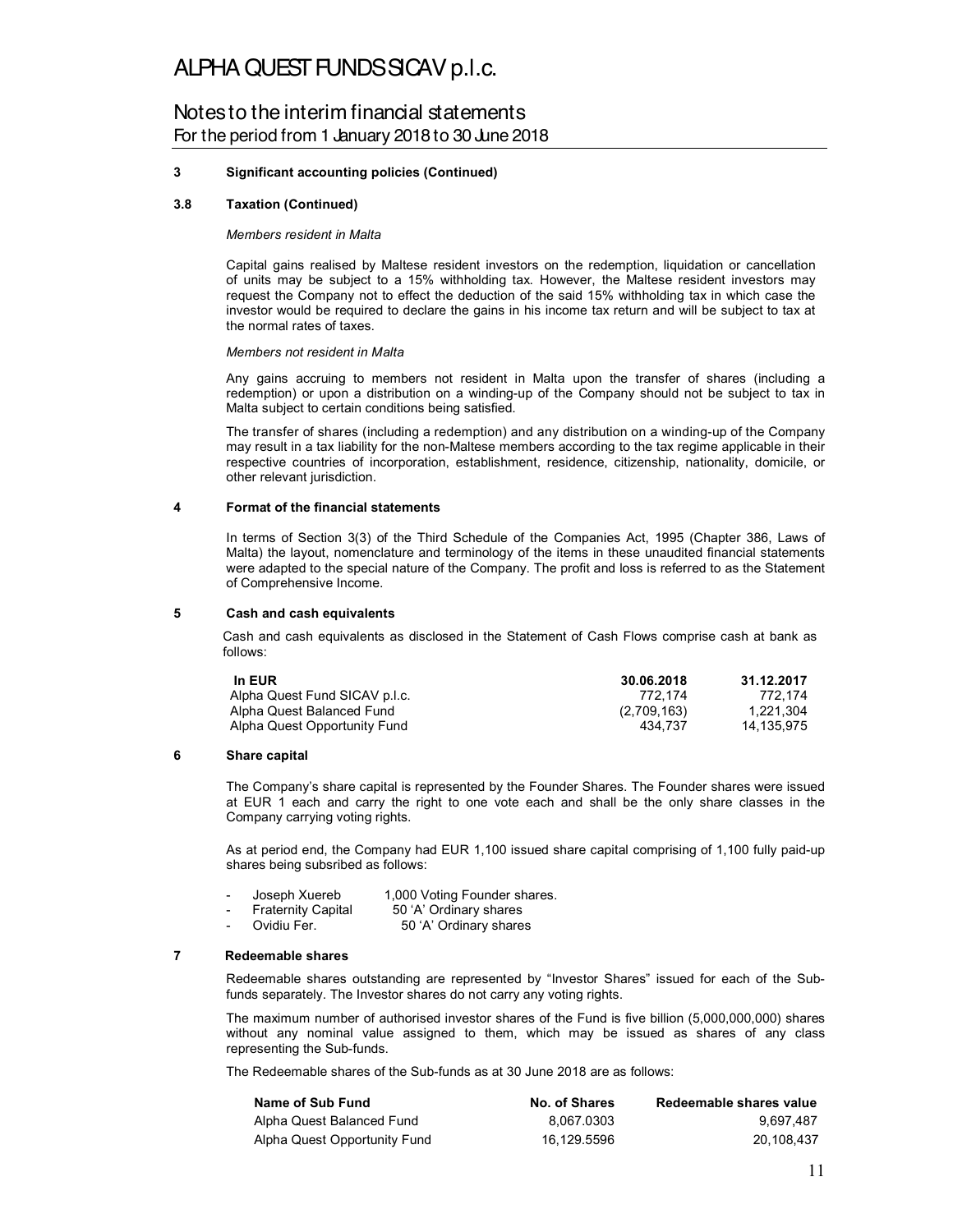### Notes to the interim financial statements For the period from 1 January 2018 to 30 June 2018

#### **7 Redeemable shares (continued)**

The Redeemable shares of the Sub-funds as at 31 December 2017 are as follows:

| Name of Sub Fund             | No. of Shares | Redeemable shares value |
|------------------------------|---------------|-------------------------|
| Alpha Quest Balanced Fund    | 7.954.466     | EUR 8.316.708           |
| Alpha Quest Opportunity Fund | 20.466.073    | EUR 24.173.884          |

These shares resulted from subscriptions during the period and there were no redemptions during the period.

#### **8 Related party balances and transactions**

Parties are considered to be related if one party has the ability to control the other party or exercise significant influence over the party in making financial or operational decisions.

#### *Identity of related parties*

The Company has a related party relationship with its founder shareholder and director, Mr. Joseph Xuereb, who is also part of the Investment Committee of the Fund. The Company and the sub-funds have also entered into transactions between themselves during the period.

#### *Related party transactions and balances*

The related party transactions entered during the period 1 January 2018 to 30 June 2018 are mentioned below:

- Alpha Quest Balanced Fund and Alpha Quest Opportunity Fund have paid directors and investment committee fees of EUR 7,438 each.
- Alpha Quest Opportunities Fund has received 112 shares of Alpha Quest Balanced Funds due to Equalization.
- Alpha Quest Balanced Fund incurred Management fees of EUR 173,427, which is yet to be paid. The Fund also incurred Performance fees of EUR 1,141,805, which is yet to be paid.
- Alpha Quest Opportunity Fund incurred Management fees of EUR 147,012, which is yet to be paid. The Fund also incurred Performance fees of EUR 356,783, which is yet to be paid.

Reference is also to be made to the Statement of Changes in Equity for transactions with founder shareholders and note 6.

#### **9 Investment risk management**

The Company is established as an investment company with variable share capital (SICAV) which implies that financial instruments are extensively used in the course of its routine business. The type of financial instruments in which the Fund may invest is regulated by its Offering Memorandum and Offering Supplements investments restrictions.

The Company is an investment vehicle designed to specifically achieve different investment objectives through its sub-funds.

#### **Investment objective**

The investment objective of both Sub-Funds is to achieve capital appreciation primarily through investments in points representing entitlement to immovable property located in Romania with the purpose of redeeming the points so acquired into cash or re-selling the immovable property so acquired. Such investments are derived from indemnification decisions issued by the Romanian Government – National Commission for Real Estate Indemnifications, based on Law no. 165/2013 ("the Romanian Law") regarding the measures for the completion of the restitution process, in kind or in equivalent, of the properties unlawfully seized during the Romanian communist regime, as subsequently amended. The Romanian law provides that where restitution in kind to the former owners is not possible, the restitution request is settled by granting compensation in the form of points (hereinafter "Points"), with each point having a value of one Romanian Leu (RON 1). Starting from 1 January 2017, persons obtaining such points may use them in order to acquire immovable property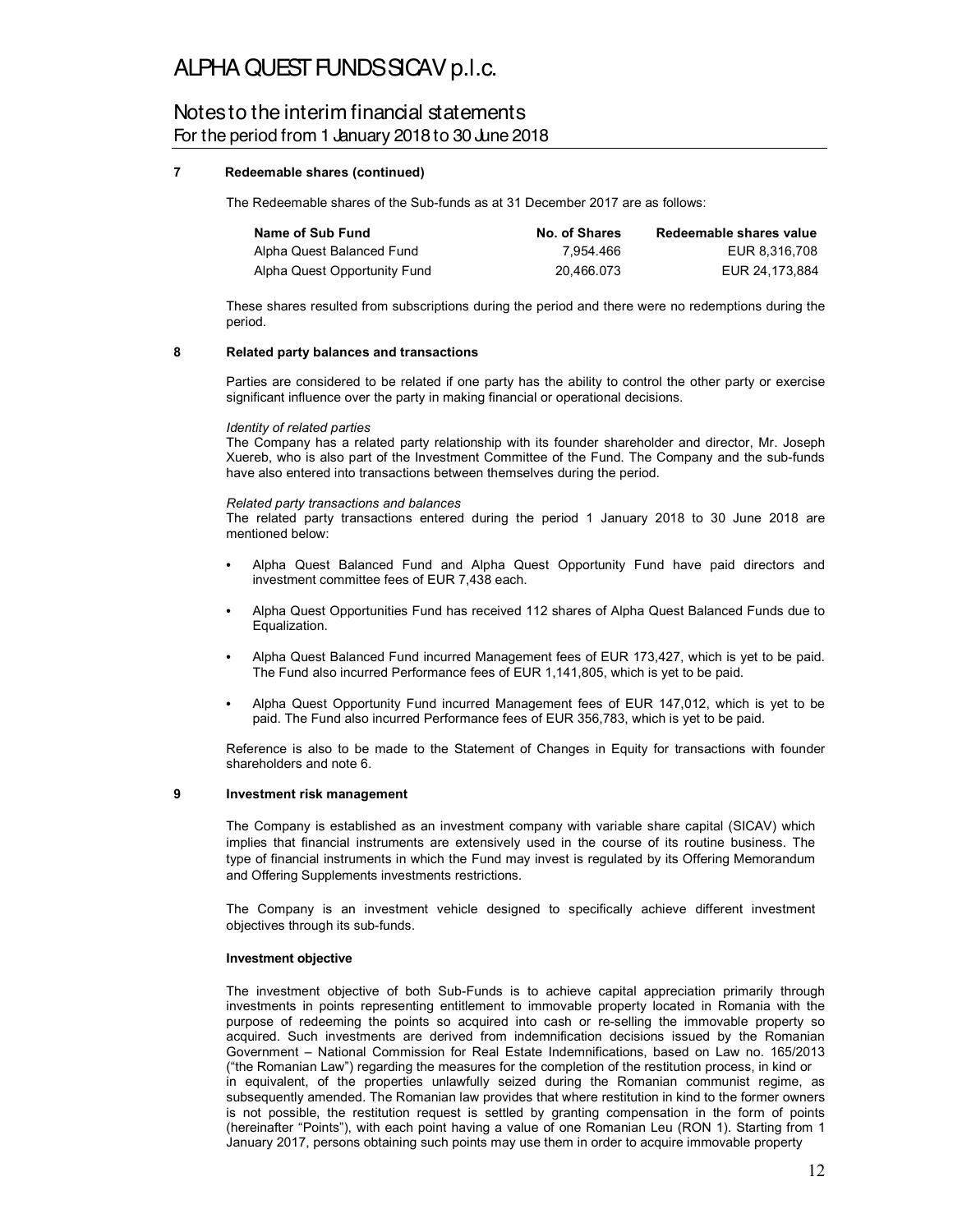## Notes to the interim financial statements For the period from 1 January 2018 to 30 June 2018

#### **9 Investment risk management (continued)**

from a National Fund by public auction or, for a period of five (5) years, to redeem them into cash up to a maximum of 20% of the nominal value of Points per annum. There is no time-limit for utilizing Points to acquire immovable property by public auction. The Points will be acquired on the secondary market from existing owners through a notarial deed executed and registered in Romania.

If Points are redeemed at public auctions, the Sub-fund will not enter into any co-ownership deal and will only acquire individual properties in their entirety. Nonetheless, the objective of the sub-funds is to redeem points for cash. No Points will be acquired from any of the members of the Investment Committee and/ or any related parties to the Company.

The Sub-funds may also invest in government and corporate bonds in developed markets.

The Sub-funds may also enter into agreements with third party banks that desire to issue fixed income products linked to the Sub-fund's underlying assets and issue fixed income securities. The Sub-funds may from time to time invest unutilized cash in bonds and currency swaps. Such investments may be with various entities in various markets or industries and in different geographical locations, without limitation. Depending on market conditions, the Sub-fund may also from time to time invest in cash or money market instruments for liquidity purposes.

The Sub-funds are also exposed to market, credit and liquidity risks. This note presents information about the sub-fund's exposure to these risks, the objectives, policies and process for measuring and managing risk and the Fund's management of capital. Further quantitative disclosures are included throughout these financial statements.

#### **9.1 Market risk**

Market risk arises when changes in foreign exchange rates or equity prices affect the positions held by the Fund. The Fund does not regard either interest rate or commodity risks as material in its case. The Fund invests neither in securities that exhibit direct interest rate sensitivity nor in commodities.

#### *Price risk*

Price risk is the risk that the fair value of future cash flows of a financial instrument will fluctuate because of the changes in market prices (other than those arising from interest rate risk or foreign currency risk), whether those changes are caused by factors specific to the individual instrument or its issuer, or factors affecting financial instruments traded in the market. All securities present a risk of loss of capital.

The Sub-funds are not exposed to market price risk arising from their investments in the Romanian restitution points and fund investments. Alpha Quest Balanced Fund invests in restitution points which are not subject to market risk. Alpha Quest Opportunity Fund invests in restitution points and in Alpha Quest Balanced Fund. Since Alpha Quest Balanced fund is not subject to market risk, same applies to Alpha Quest Opportunity fund.

#### *Currency risk*

The Fund invests in assets, which can be denominated in currencies other than the Euro, its functional currency.

The Fund is exposed to risks that the exchange rate of the Euro against other currencies may change in a manner that has an adverse effect on its Net Asset Value.

The Fund's total net exposure to foreign currency exchange rates at the reporting date was as follows: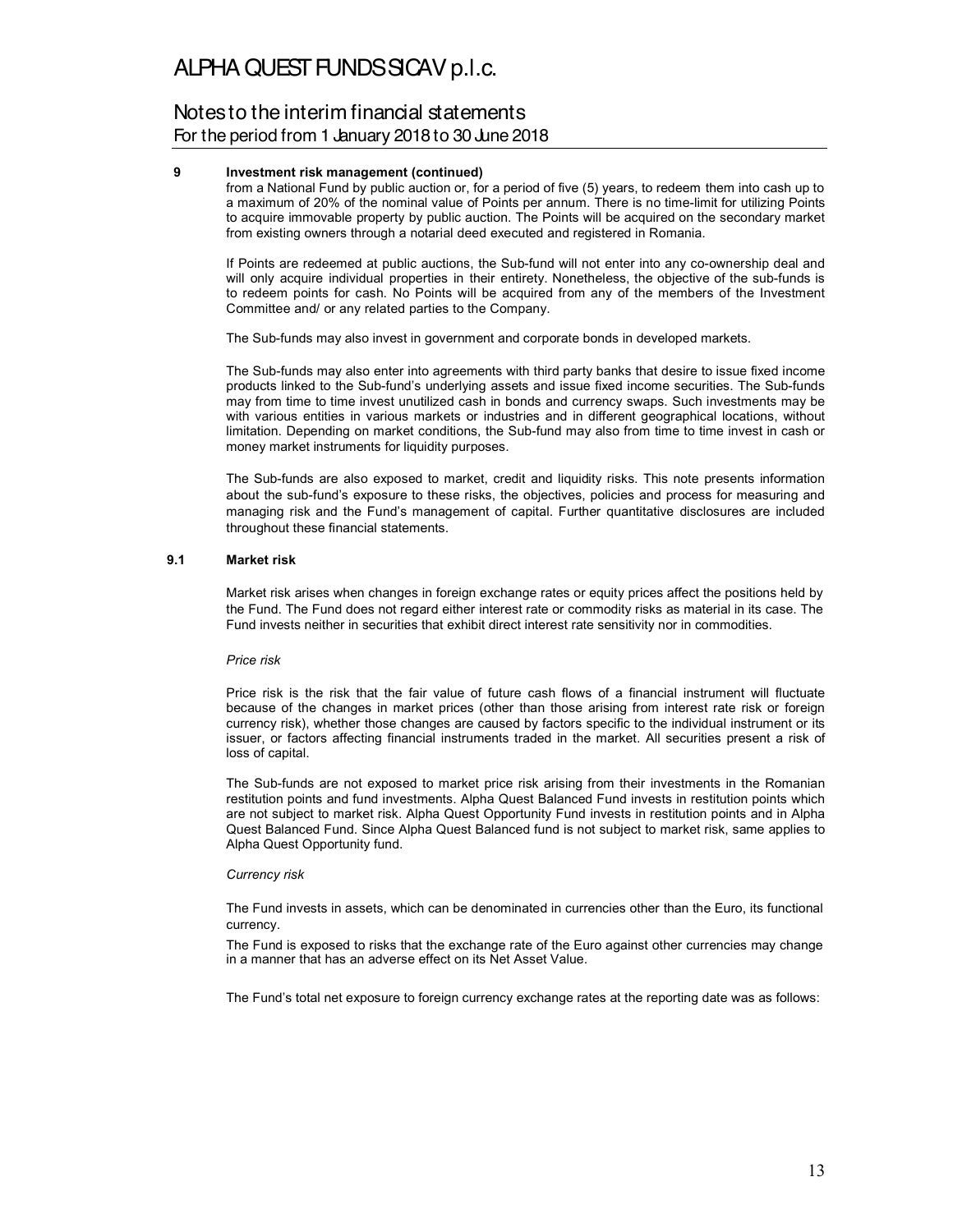## Notes to the interim financial statements For the period from 1 January 2018 to 30 June 2018

#### **9 Investment risk management (continued)**

#### **9.1 Market risk (continued)**

#### *All amounts stated in EUR for the Alpha Quest Balanced Fund:*

| 30 June 2018         | <b>Cash and</b><br>Cash<br>equivalents | <b>Restitution</b><br>points/<br>(Bonds) | Intercompany<br><b>Balances</b> | <b>Total net</b><br>exposure | +/- 5% of<br>exposure |
|----------------------|----------------------------------------|------------------------------------------|---------------------------------|------------------------------|-----------------------|
| Romanian Leu         | 172.841                                | 49.949.091                               | (1,806,301)                     | 48,315,632                   | 2.415.782             |
| Czech Koruna         | (1, 101, 537)                          | 4.932.071                                | (2,665,884)                     | 1,164,650                    | 58.233                |
| United States Dollar | (1,795,008)                            | 1,758,333                                | ٠                               | (36, 675)                    | (1,834)               |

| 31 December<br>2017 | <b>Cash and Cash</b><br>equivalents | Restitution<br>points/ (Bonds) | Intercompany<br><b>Balances</b> | <b>Total net</b><br>exposure | +/- 5% of<br>exposure |
|---------------------|-------------------------------------|--------------------------------|---------------------------------|------------------------------|-----------------------|
| Romanian Leu        | 2.030                               | 37.446.509                     | 359.576                         | 37.808.115                   | 1.890.406             |
| Czech Koruna        | 718.306                             | (31, 358, 955)                 | 84.188                          | (30, 556, 461)               | (1,527,823)           |

#### *All amounts stated in EUR for the Alpha Quest Opportunity Fund:*

| 30 June 2018 | <b>Cash and Cash</b> | <b>Restitution</b> | Intercompany    | <b>Total net</b> | 5% of    |
|--------------|----------------------|--------------------|-----------------|------------------|----------|
|              | equivalents          | points             | <b>Balances</b> | exposure         | exposure |
| Romanian Leu | 121,302              | 16,558,587         | (2, 241, 373)   | 14,438,516       | 721,926  |
| Czech Koruna | 185.228              | 2.246.515          | 263.626         | 2,695,369        | 134,768  |
| 31 December  | <b>Cash and Cash</b> | <b>Restitution</b> | Intercompany    | <b>Total net</b> | 5% of    |
| 2017         | equivalents          | points             | <b>Balances</b> | exposure         | exposure |
| Romanian Leu | 2,059,896            | 391.452            | 7,136,546       | 9,587,894        | 479,395  |
| Czech Koruna | 1.346.044            |                    | 587.360         | 1,933,404        | 96,670   |

#### *All amounts stated in EUR for the Alpha Quest Fund S.I.C.A.V p.l.c:*

| 30 June 2018                               | <b>Cash and Cash</b> | Receivable from        | Intercompany               | <b>Total net</b> | 5% of     |
|--------------------------------------------|----------------------|------------------------|----------------------------|------------------|-----------|
|                                            | equivalents          | <b>Government</b>      | <b>Balances</b>            | exposure         | exposure  |
| <b>Romanian Leu</b><br><b>Czech Koruna</b> | 169,886<br>587,360   | 6,054,111              | (9, 228, 748)<br>(587,360) | (3,004,751)      | (150,238) |
| 31 December                                | <b>Cash and Cash</b> | <b>Receivable from</b> | Intercompany               | <b>Total net</b> | $5%$ of   |
| 2017                                       | equivalents          | Government             | <b>Balances</b>            | exposure         | exposure  |
| <b>Romanian Leu</b><br><b>Czech Koruna</b> | 169,886<br>587,360   | 6,054,111              | (9, 228, 748)<br>(587,360) | (3,004,751)<br>- | (150,238) |

At 31 December 2017, had foreign exchange rates been 5% higher/(lower) against the Euro, with all other relevant variables held constant, the increase/(decrease) in net assets attributable to redeemable participating shareholders for the period would have been as calculated in the above table.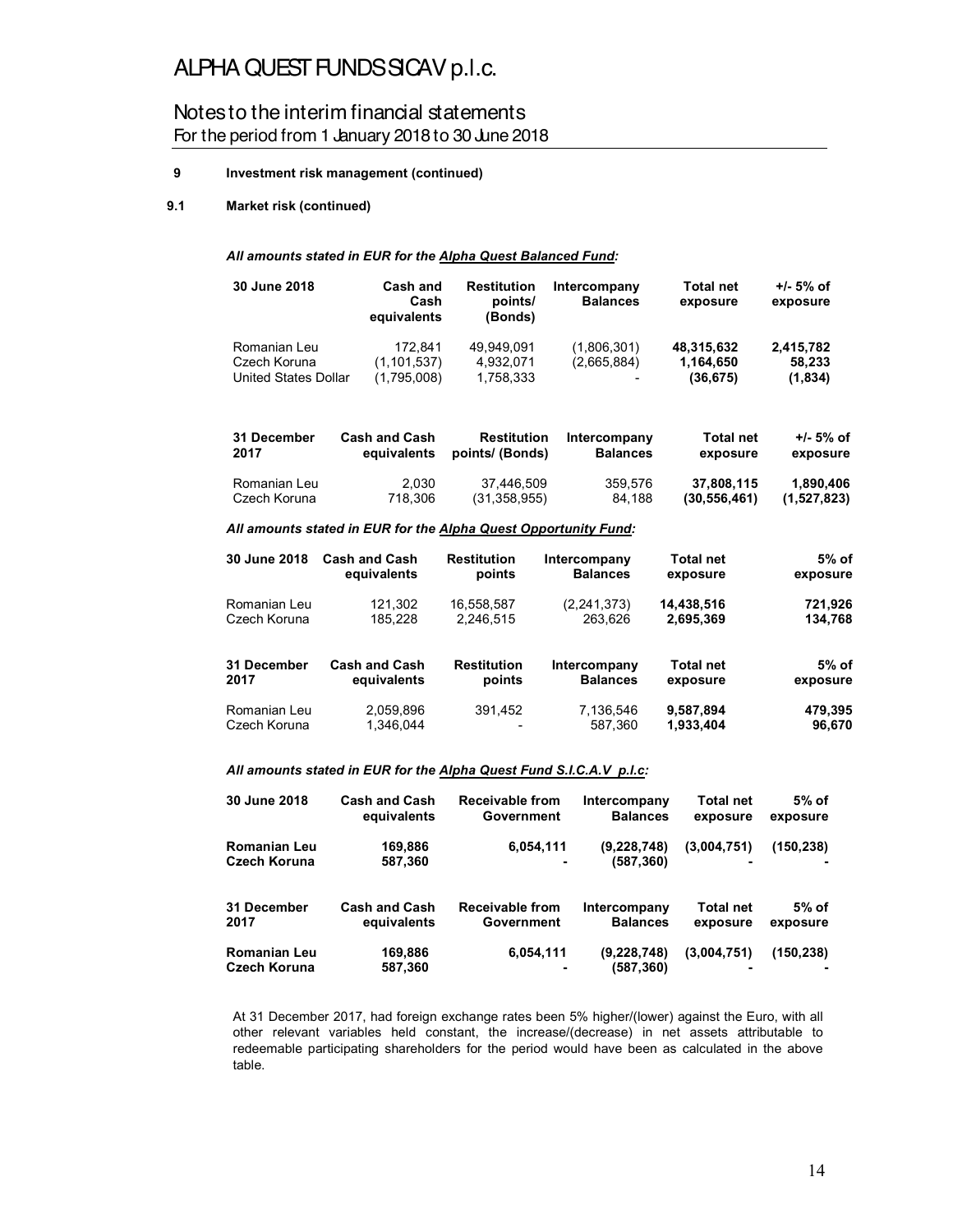### Notes to the interim financial statements For the period from 1 January 2018 to 30 June 2018

#### **9 Investment risk management (Continued)**

#### **9.2 Credit risk**

Credit risk is the risk that a counterparty to a financial instrument will fail to discharge an obligation or commitment that it has entered into with the Fund, resulting in a financial loss to the Fund.

#### **Alpha Quest Balanced Fund**

The Sub-fund is the holder of uncontested and liquid claims against the Romanian State, in the amounts expressly provided within the Restitution Certificates and Decisions of Compensation. The Romanian law establishes deadlines for local entities to approve or reject claims for compensation. The legislation also establishes penalties for violation of the legislation including failure to meet compensation deadlines. The Sub-fund monitors on a regular basis amendments on the legislation governing the compensation process.

#### **Alpha Quest Opportunity Fund**

Alpha Quest Opportunity is also the holder of restitution points. Hence the credit risk applicable to Alpha Quest Balanced Fund applies here as well.

The cash and cash equivalents of the Sub-Funds are held with J&T Banka and Raiffeisen Romania Bank. The credit ratings for Raiffeisen Romania Bank is Baa2.

#### **9.3 Liquidity risk**

Liquidity risk arises when the Company or the sub-funds encounter difficulty due to an inability to sell any of its investments quickly at close to fair value.

The Fund's liquidity position is monitored on a regular basis. Redeemable shares are redeemed on demand at the holder's option provided that the redemption request is received by the respective Sub-fund three business days before the relevant dealing day, and if accepted by the Fund, they will be dealt on every dealing day which is defined as 31 December of each year.

The Directors may limit the total number of the Investor shares, which may be redeemed on any dealing day to 10% of the outstanding Investor shares in a Fund. In the event that such a limit is reached at any point during a dealing day , the directors may defer any further redemption instruction received during that dealing day, to such time as the total number of redemption applications received on that dealing day is re-established at less than 10% of the outstanding Investor Shares in the Fund.

The balance of such Investor Shares that are not redeemed on thta dealing day because of the limit established above will be redeemed on the next dealing day, subject to the directors' same power of deferral until the orignal redemption instruction have been satisfied. Redemption requests which are deferred to the following dealing day will be given priority over any redemption requests received in relation to the said dealing day.

#### **Alpha Quest Balanced Fund**

On 21 December 2016, the Sub-Fund offered a private placement bond of CZK 500 million. In 2016, the Sub-Fund issued CZK 460 million, out of which CZK 160 million (EUR 5,921,320) were subscribed by Alpha Quest Opportunity Fund. Alpha Quest Opportunity sold these bonds to third parties during the year 2017 and there is no balance outstanding at the end of year 2017. On 27 December 2017, the Sub-Fund further offered and issued CZK 340 million bonds. The bond's maturity date is on 22 December 2021 with fixed annual coupons of 4.5%. On 08 January 2018, the Sub-Fund further issued Bond for CZK 200 million with fixed annual coupon of 4.5%.

The Sub-Fund is the owner of Romanian Restitution Certificates ("points") issued by Romanian State. Romania, starting in January 2017 will start the pay-out of the par value of points (1 point = 1 RON) in five annual payments (20% of the par value each year, i.e. 0.20 RON per point). Proceeds of the payments made by the State will be used to satisfy the coupon payments required to be made by the issuer.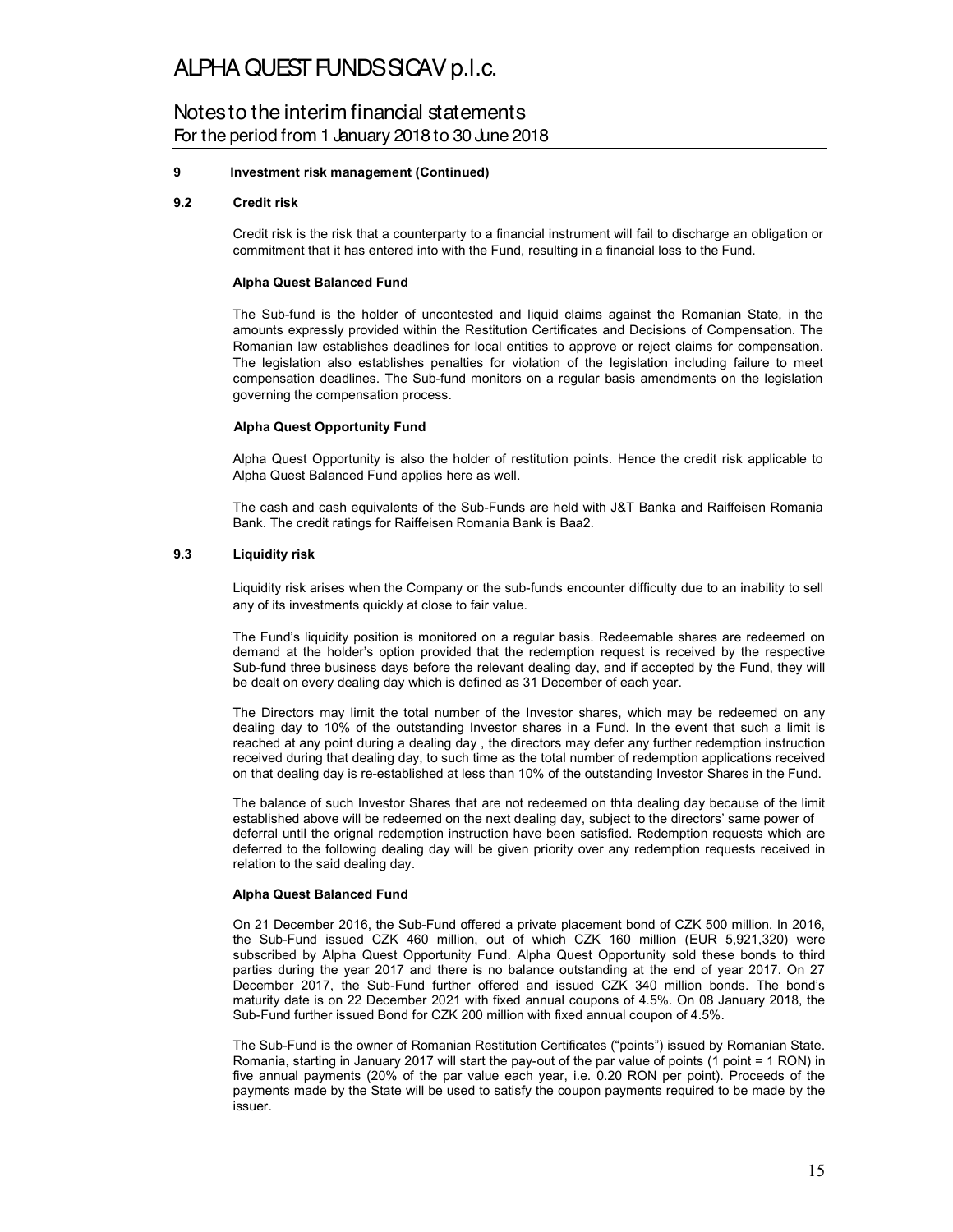### Notes to the interim financial statements For the period from 1 January 2018 to 30 June 2018

#### **9 Investment risk management (Continued)**

#### **9.3 Liquidity risk (Continued)**

#### **Alpha Quest Opportunity Fund**

Alpha Quest Opportunity is also the holder of restitution points. The Fund's liquidity position is monitored on a regular basis as mentioned in the above paragraph.

All other liabilities of the Sub-funds are due within less than one year.

#### **10 Fair value information**

**30 June 2018** 

*Fair value hierarchy* 

The Fund measures fair values using the following fair value hierarchy that reflects the significance of the inputs used in making the measurements:

• Level 1: Quoted market price (unadjusted) in an active market for an identical instrument.

• Level 2: Valuation techniques based on observable inputs, either directly (i.e. as prices) or indirectly (i.e. derived from prices). This category includes instruments valued using quoted market prices in active markets for similar instruments; quoted prices for identical or similar instruments in markets that are considered less than active; or other valuation techniques where all significant inputs are directly or indirectly observable from market data.

• Level 3: Valuation techniques using significant unobservable inputs. This category includes all instruments where the valuation technique includes inputs not based on observable data and the unobservable inputs have a significant effect on the instrument's valuation. This category includes instruments that are valued based on quoted prices for similar instruments where significant unobservable adjustments or assumptions are required to reflect differences between the instruments.

| <b>SO JULIE ZUTO</b>                |                 |                                            |                  |                          |           |         |
|-------------------------------------|-----------------|--------------------------------------------|------------------|--------------------------|-----------|---------|
| Sub-Funds                           | <b>Currency</b> | <b>Collective</b><br>investment<br>schemes | <b>Bonds</b>     | Level 1                  | Level 2   | Level 3 |
| Alpha Quest                         |                 |                                            |                  |                          |           |         |
| <b>Balanced Fund</b><br>Alpha Quest | <b>EUR</b>      | $\overline{\phantom{a}}$                   | 6,690,404        | 6,690,404                |           |         |
| <b>Balanced Fund</b>                | <b>EUR</b>      |                                            | $-$ (38,132,477) | (38, 132, 477)           |           |         |
| Alpha Quest                         |                 |                                            |                  |                          |           |         |
| <b>Opportunity Fund</b>             | <b>EUR</b>      | 4,450,650                                  | 2,246,515        | 2,246,515                | 4,450,650 |         |
| 31 December 2017                    |                 |                                            |                  |                          |           |         |
| <b>Sub-Funds</b>                    | Currency        | <b>Collective</b><br>investment<br>schemes | <b>Bonds</b>     | Level 1                  | Level 2   | Level 3 |
| Alpha Quest                         |                 |                                            |                  |                          |           |         |
| <b>Balanced Fund</b><br>Alpha Quest | <b>EUR</b>      |                                            | - (31,141,045)   | (31, 141, 045)           |           |         |
| <b>Opportunity Fund</b>             | <b>EUR</b>      | 3,646,738                                  |                  | $\overline{\phantom{0}}$ | 3,646,738 |         |

The fair values of other financial assets and liabilities approximates their respective carrying amount.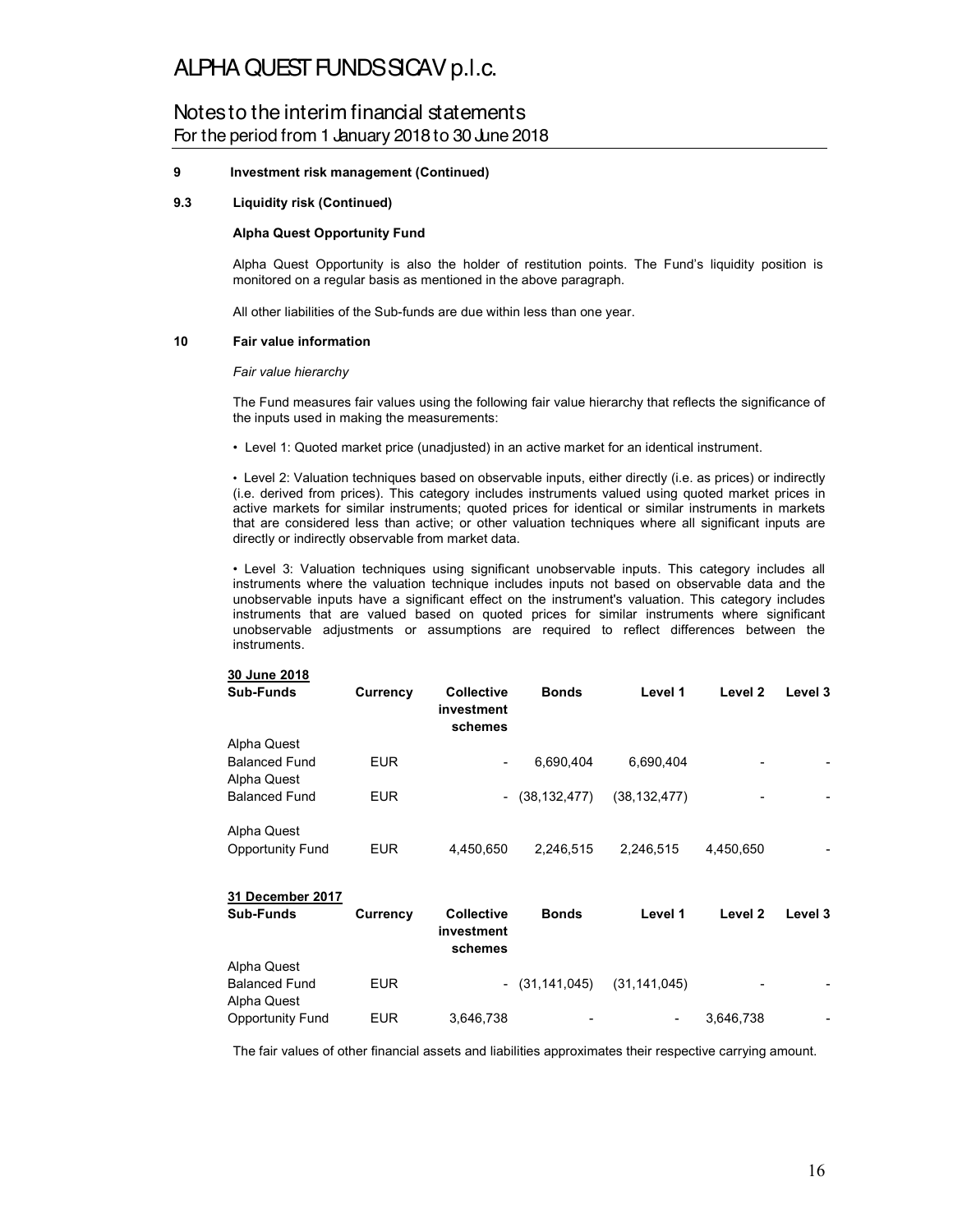### Notes to the interim financial statements For the period from 1 January 2018 to 30 June 2018

#### **11. Financial Assets at fair value through profit or loss**

#### **Alpha Quest Opportunity Fund**

On 28 December 2017, Alpha Quest Opportunity Fund has invested EUR 4 million in Alpha Quest Balanced Fund. Value of these shares as at 30 June 2018 is EUR 4,450,650.

Fair value of financial assets as at 30 June 2018 is as follows:

|                              | 30 June 2018 |
|------------------------------|--------------|
| Alpha Quest Opportunity Fund | 4.450.650    |

Fair value of financial assets as at 31 December 2017 is as follows:

Alpha Quest Opportunity Fund 3,646,738

**31 December 2017** 

#### **12. Restitution points**

The Restitution Certificates are the result of Law no. 165/2013 passed by the Romanian Parliament on April 2013, whereby it moves to a compensation in the form of issuing points that can be used to purchase auctioned property confiscated during the Communist regime or redeemed for cash. The holder of the points must undergo through a restitution process to exchange the points for the earmarked property or through a compensation process if restitution in kind is not possible.

The measurement basis chosen for the valuation of the Restitution Points held by the sub-funds was the discounted value approach, as this was deemed to be the only applicable approach given the characteristics of the assets and the sub-fund's intention to enjoy the economic benefits from the assets by way of redeeming them through forward claims against the Romanian State which will be compensated in cash, over the next five years in equal tranches of 20% of the total number of points it owns. It was also assumed that such claims shall be made at the beginning of each year, no later than 1 February of the respective year with cash received in 180 days after registering the claim with the National Authority for Property Restitution ("ANRP"), under the provisions of the Romanian Law.

To estimate the discounted value of the assets, the discounted cash flow method was applied. To derive the present value of the cash flows arising from the compensation of the points as mentioned above, it was considered that the appropriate discount rate should be effective interest rate.

During the period, the sub-funds has invested in restitution points as stated below:

#### **Alpha Quest Balanced fund**

Balances outstanding in this sub-funds is as below. The nominal value of outstanding points as on 30 June 2018 is RON 313,784,132 (EUR 62,280,781). Cost of these points are RON 210,738,155 (EUR 45,185,933).

#### **Alpha Quest Opportunity fund**

Balances outstanding in this sub-funds are as below. The nominal value of outstanding points as on 30 June 2018 is RON 109,989,954 (EUR 23,583,763). Cost of these points are RON 70,968,007 (EUR 15,216,777).

Based on the assumptions and analysis mentioned above, the discounted value of the Restitution points of Alpha Quest Balanced Fund is estimated at RON 232,952,570 (EUR 49,949,091) and for Alpha Quest Opportunity Fund is estimated at RON 77,225,937 (EUR 16,558,587) which was then converted into Euro, the base currency of the Fund, applying the exchange rate as at reporting date.

Discounted value of restitution points as at 30 June 2018 is follows:

**In EUR 30 June 2018** Alpha Quest Balanced Fund<br>Alpha Quest Opportunity Fund 49,949,091<br>46,558,587 49,999,091 Alpha Quest Opportunity Fund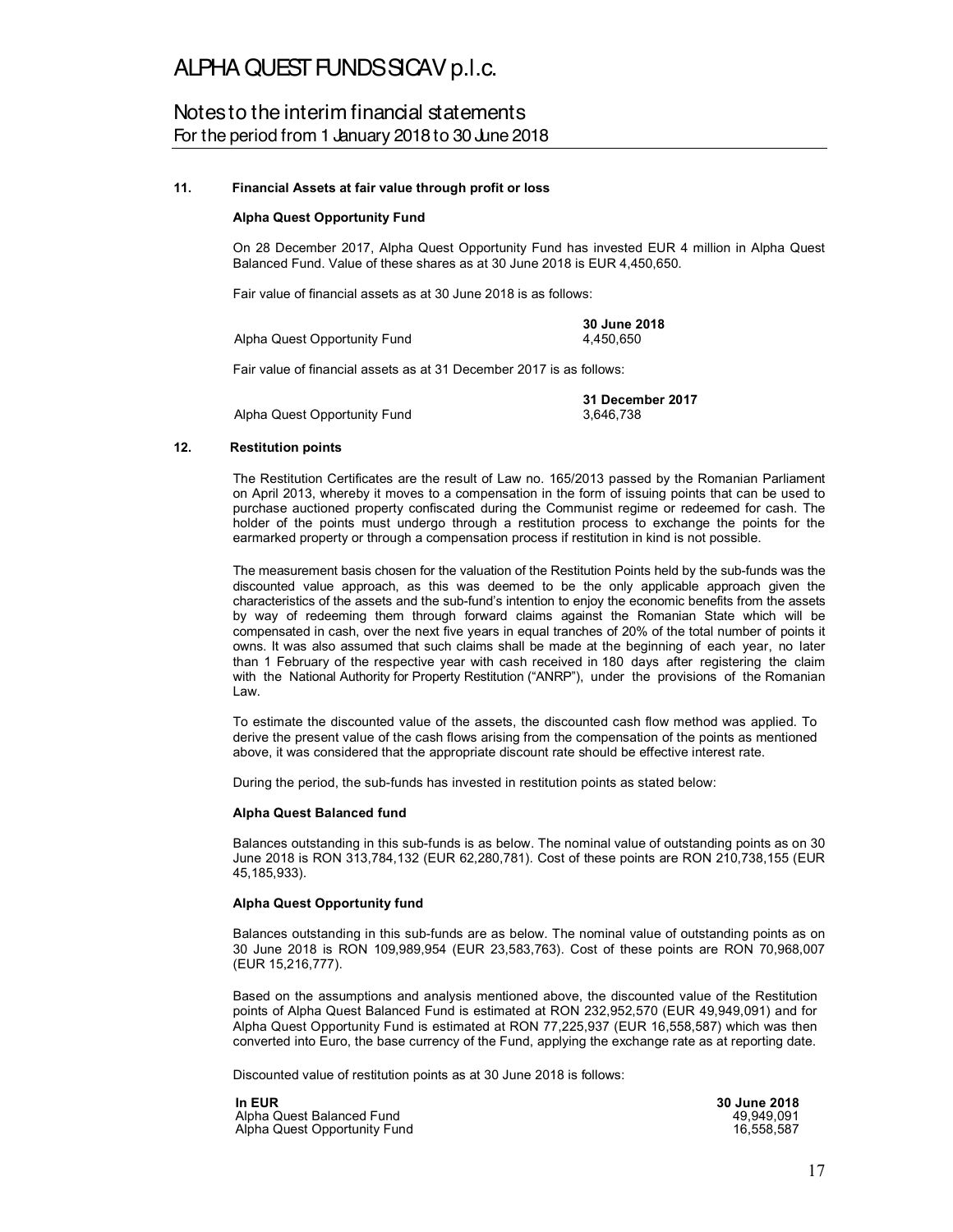### Notes to the interim financial statements For the period from 1 January 2018 to 30 June 2018

#### **12. Restitution points (continued)**

Discounted value of restitution points as at 31 December 2017 is follows:

**In EUR 31 December 2017** Alpha Quest Balanced Fund<br>Alpha Quest Opportunity Fund 391,452 Alpha Quest Opportunity Fund

#### **13 Bonds issued**

On 22 December 2016, the Alpha Quest Balanced Fund offered a private placement noncollateralized bond of CZK 500 million. In 2016, the Sub-Fund issued CZK 460 million, out of which CZK 160 million (EUR 5,921,320) were subscribed by the Alpha Quest Opportunity Fund. The subscription of Alpha Quest Opportunity was fully sold during the year 2017 and there was no balance outstanding at the year 2017. The interest earned by Alpha Quest Opportunity on such transaction was CZK 3,220,750 (EUR 123,331). On 27 December 2017, Alpha Quest Balanced Fund further issued CZK 340 million bonds. The bonds' maturity date is on 22 December 2021 with fixed annual coupons of 4.5%. On 08 January 2018, the Sub-Fund further issued Bond for CZK 200 million with fixed annual coupon of 4.5%. Interest payable on bonds on 30 June 2018 is EUR 964,361.

The carrying amount of bonds issued as at 30 June 2018 and 31 December 2017 is as follows:

| <b>Particulars</b>                               | Amount (EUR)<br>30.06.2018 | Amount (EUR)<br>31.12.2017 |
|--------------------------------------------------|----------------------------|----------------------------|
| <b>Opening Balance</b>                           | 31,325,867                 |                            |
| Bonds Issued during the period                   | 7,839,149                  | 30,155,282                 |
| Unrealised exchange rate gains during the period | (662,919)                  | 1,170,585                  |
| Interest payable                                 | 964.361                    | 33,088                     |
| Closing balance                                  | 39,466,459                 | 31,358,955                 |

Alpha Quest Opportunity Fund have not issued any Bonds in the period ended 31 December 2017.

#### **14 Fees and other payables**

#### **14.1 Management fees**

#### **Alpha Quest Balanced Fund**

The Company is entitled to receive a management fee of 3.5% per annum of the Sub-fund's net asset value, calculated and paid on annual basis.

The management fees for the period amounted to EUR 173,427. The fees due for the reporting period is disclosed in the statement of comprehensive income and the outstanding management fees as at 30 June 2018 amounted to EUR 285,539.

#### **Alpha Quest Opportunity Fund**

The Company is entitled to receive a management fee of 1.5% per annum of the Sub-fund's net asset value, calculated and paid on annual basis.

The management fees for the period amounted to EUR 147,012. The fees due for the reporting period are disclosed in the statement of comprehensive income and the outstanding management fees as at 30 June 2018 amounted to EUR 343,440.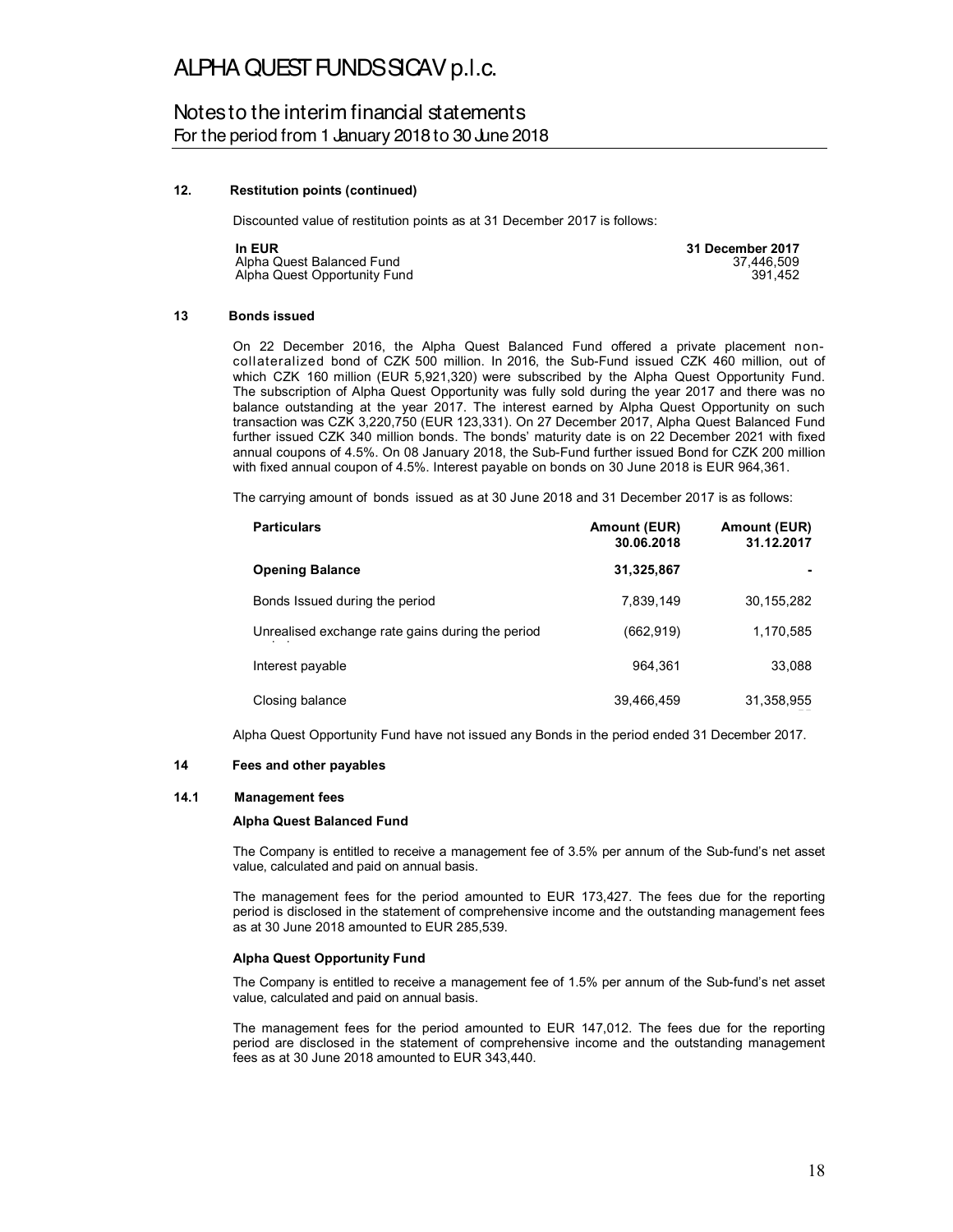### Notes to the interim financial statements For the period from 1 January 2018 to 30 June 2018

#### **14.2 Performance fees**

#### **Alpha Quest Balanced Fund**

Each holder of Investor Shares will be subject to a Performance Fee in respect of each calculation period. For each Calculation Period, the Performance Fee shall be equal to 50% of the said increase in the NAV per Investor Share (without any accrual for the Performance Fee then under calculation) multiplied by the number of Investor Shares in issue.

The performance fees for the period amounted to EUR 1,141,805. The fees due for the reporting period is disclosed in the statement of comprehensive income and the outstanding performance fees as at 30 June 2018 amounted to EUR 1,287,504.

#### **Alpha Quest Opportunity Fund**

Each holder of Investor Shares will be subject to a Performance Fee in respect of each calculation period. For each Calculation Period, the Performance Fee shall be equal to 25% of the said increase in the NAV per Investor Share (without any accrual for the Performance Fee then under calculation) multiplied by the number of Investor Shares in issue.

The performance fees for the period amounted to EUR 356,783. The fees due for the reporting period is disclosed in the statement of comprehensive income and the outstanding management fees as at 30 June 2018 amounted to EUR 716,973.

#### **14.3 Administration fees**

The Administrator, Amicorp Fund Services Malta Limited, is entitled to an administration fee under the terms of an agreement for each Sub-fund of the Company. The Administrator is entitled to receive the following fee on each Sub-fund:

| NAV size             | Administration fee                                                    |
|----------------------|-----------------------------------------------------------------------|
| $0 - EUR$ 50 million | EUR 10,000 p.a.                                                       |
| Over EUR 50 million  | EUR 12,000 p.a. plus 0.03% on the amount in excess of EUR 50 million. |

The administration fees for the period for each Sub-fund amounted to EUR 6,959. The fees due for the reporting period is disclosed in the statement of comprehensive income and the outstanding administration fees as at 30 June 2018 amounted to EUR 3,959 for Alpha Quest Balanced Fund and EUR 6,459 for Alpha Quest Opportunity Fund.

#### **14.4 Other payables**

| 30 June 2018                           | <b>Alpha Quest</b><br>SICAV p.l.c. | <b>Alpha Quest</b><br><b>Balanced Fund</b> | <b>Alpha Quest</b><br><b>Opportunity Fund</b> |
|----------------------------------------|------------------------------------|--------------------------------------------|-----------------------------------------------|
|                                        | <b>EUR</b>                         | <b>EUR</b>                                 | <b>EUR</b>                                    |
| Annual fee payable                     |                                    | 1,496                                      | 1,496                                         |
| Annual financial statement fee payable |                                    | 8,100                                      | 8,100                                         |
| Reporting fee payable                  |                                    | 1.309                                      | 1,309                                         |
| Taxation expenses payable              |                                    | 1.496                                      | 1.496                                         |
| Director fees payable                  |                                    | 3.898                                      | 3,898                                         |
| Set up fees payable                    | 10.000                             |                                            | 20,000                                        |
| Other payable and accrued expenses     | 1,180                              | 11,092                                     | 23,537                                        |
| Other receivable                       | (5,900)                            |                                            |                                               |
|                                        | 5.280                              | 27.391                                     | 59.836                                        |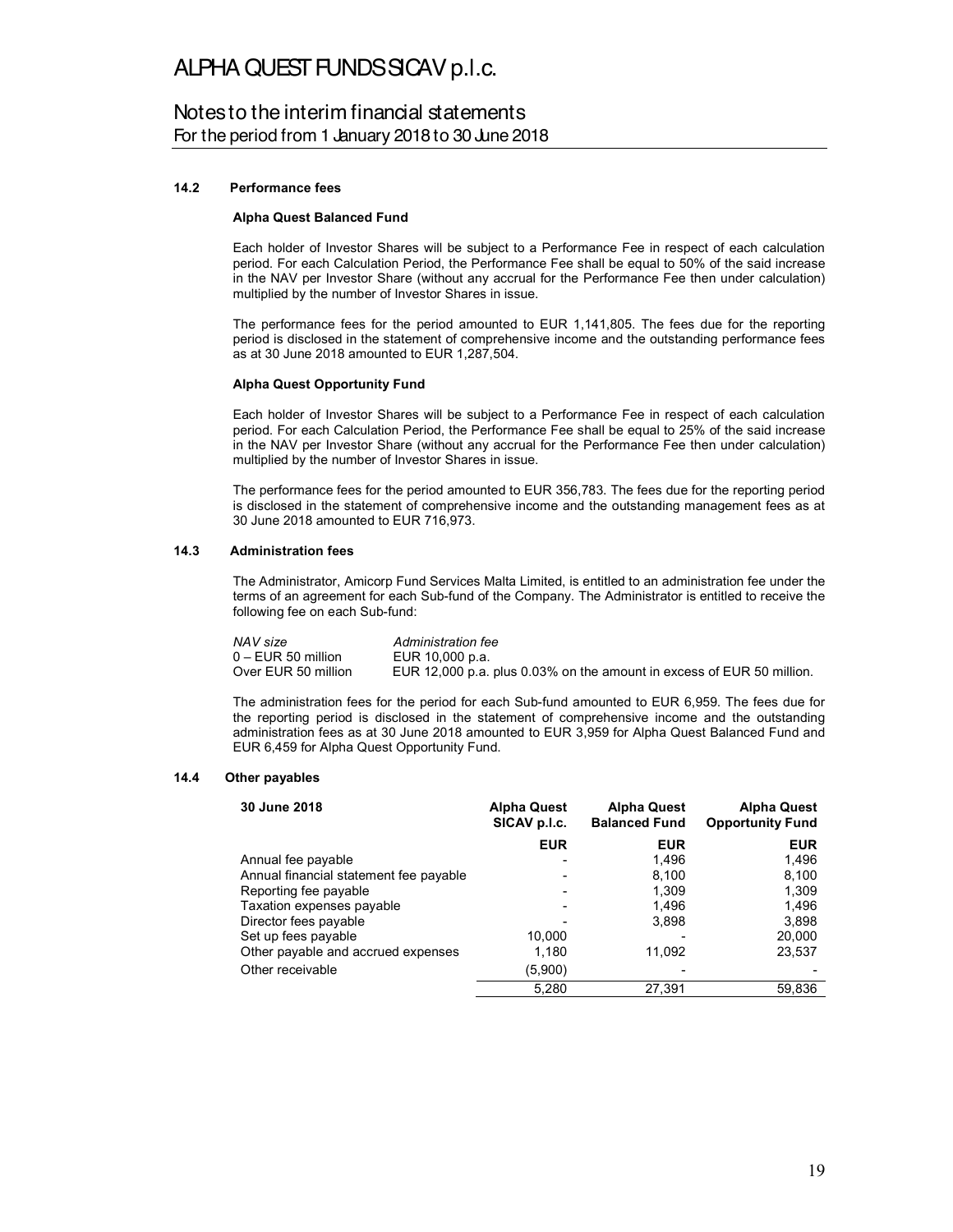### Notes to the interim financial statements For the period from 1 January 2018 to 30 June 2018

#### **14 Fees and other payables (Continued)**

#### **14.4 Other payables (Continued)**

| 31 December 2017                       | <b>Alpha Quest</b><br>SICAV p.l.c. | <b>Alpha Quest</b><br><b>Balanced Fund</b> | <b>Alpha Quest</b><br><b>Opportunity Fund</b> |
|----------------------------------------|------------------------------------|--------------------------------------------|-----------------------------------------------|
|                                        | <b>EUR</b>                         | <b>EUR</b>                                 | <b>EUR</b>                                    |
| Annual fee payable                     |                                    | 1.000                                      | 1,000                                         |
| Annual financial statement fee payable |                                    | 1.350                                      | 1,350                                         |
| Reporting fee payable                  |                                    | 875                                        | 875                                           |
| Taxation expenses payable              |                                    | 1.000                                      | 1,000                                         |
| Advisory fees payable                  |                                    |                                            | 150.000                                       |
| Set up fees payable                    | 10,000                             |                                            | 20,000                                        |
| Other payable and accrued expenses     | 1.180                              | 5.228                                      | 52,613                                        |
| Other receivable                       | (5,900)                            | (3,350)                                    | (3,350)                                       |
|                                        | 5,280                              | 1,878                                      | 223,488                                       |

#### **15 Interest income**

Interest income of Alpha Quest Balanced Fund consists of interest earned on bonds, commercial paper and bank deposits. Total interest income is EUR 55,680. Interest income in Alpha Quest Opportunity Fund is EUR 2,367.

#### **16 Interest expense**

Interest expense is incurred on bonds issued by Alpha Quest Balanced Fund, see note 13 and amounted to EUR 939,337 during the current period.

#### **17 Other operating expenses**

| 30 June 2018                    | <b>Alpha Quest</b><br>SICAV p.l.c.<br><b>EUR</b> | <b>Alpha Quest</b><br><b>Balanced Fund</b><br><b>EUR</b> | <b>Alpha Quest</b><br><b>Opportunity Fund</b><br><b>EUR</b> |
|---------------------------------|--------------------------------------------------|----------------------------------------------------------|-------------------------------------------------------------|
| Annual financial statements fee |                                                  | 6,750                                                    | 6,750                                                       |
| Handling fee                    |                                                  | 711                                                      | 711                                                         |
| Annual fees                     |                                                  | 496                                                      | 496                                                         |
| Bank charges                    | 335                                              | 804                                                      | 64                                                          |
| <b>Broker charges</b>           | 531                                              | 30,548                                                   | 12,390                                                      |
| Custodian fees                  |                                                  | 2,887                                                    |                                                             |
| Reporting fee                   |                                                  | 433                                                      | 433                                                         |
| Licence fee                     |                                                  | 1,600                                                    | 1,600                                                       |
| <b>Taxation expense</b>         |                                                  | 496                                                      | 496                                                         |
| Legal fee                       |                                                  | 8,356                                                    |                                                             |
| Commission and other charges    |                                                  | 16.040                                                   | 79,037                                                      |
| Other expenses                  | 4,180                                            | 396,093                                                  | 44,222                                                      |
|                                 | 5.046                                            | 465.214                                                  | 146.200                                                     |